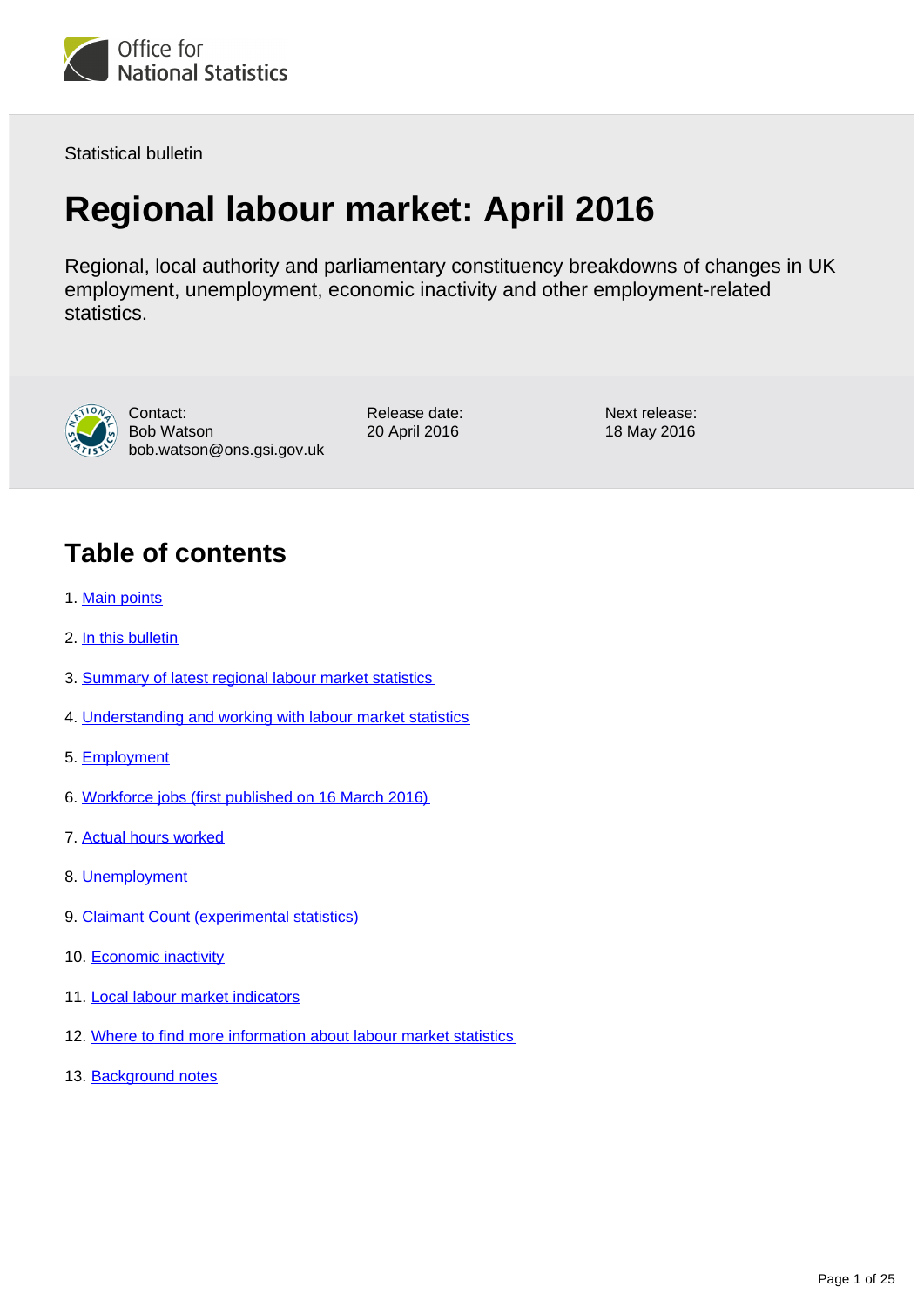## <span id="page-1-0"></span>**1. Main points**

For the 3 months ending February 2016, the highest employment rate in the UK was in the East of England (78.0%) and the lowest was in Northern Ireland (68.9%). The employment rate estimates showed few large movements for the regions and countries of the UK.

For the 3 months ending February 2016, the highest unemployment rate in the UK was in the North East (8.0%) and the lowest was in the East of England (3.5%). The unemployment rate estimates are generally showing small changes for most of the regions of the UK.

For March 2016, the highest Claimant Count rate in the UK was in Northern Ireland (4.3%) and the lowest was in the South East and South West (1.2%). Compared with February 2016, the majority of regions saw no change in the Claimant Count rate. The exception was in the North East, which saw an increase of 0.1 percentage points.

For the 3 months ending February 2016, the highest inactivity rate in the UK was in Northern Ireland (26.3%) and the lowest was in the South East (18.9%). The largest change in the inactivity rate, compared with the same period last year, was in Wales, which decreased by 1.5 percentage points.

The largest increase in workforce jobs in the UK, for December 2015, was in the South West, at 30,000. The largest decrease was in the North West, at 15,000.

The highest proportion of workforce jobs, for December 2015, in the service sector was in London, at 91.8%, which has increased by 0.1 percentage points since September 2015. The East Midlands had the highest proportion of jobs in the production sector, at 13.2%.

The highest average actual weekly hours worked, for the 12 months ending December 2015, was in Northern Ireland, at 33.3 hours and lowest in the South West and North East, both at 31.1 hours. For full-time workers, it was highest in Northern Ireland and the East Midlands, both at 38.0 hours and for part-time workers it was highest in Northern Ireland, at 17.0 hours.

## <span id="page-1-1"></span>**2. In this bulletin**

This bulletin shows the latest main labour market statistics for the regions and countries of the UK, along with statistics for local authorities, travel-to-work areas and parliamentary constituencies.

Data for [Northern](http://www.detini.gov.uk/index/what-we-do/deti-stats-index/labour_market_statistics.htm) Ireland, although included in this bulletin, are available separately, in full, in the Northern [Ireland Labour Market Report](http://www.detini.gov.uk/index/what-we-do/deti-stats-index/labour_market_statistics.htm) on the NISRA economic and labour market statistics website.

## **Updated this month**

Labour Force Survey estimates for the period December 2015 to February 2016

Claimant Count for March 2016

Annual Population Survey estimates for the period January 2015 to December 2015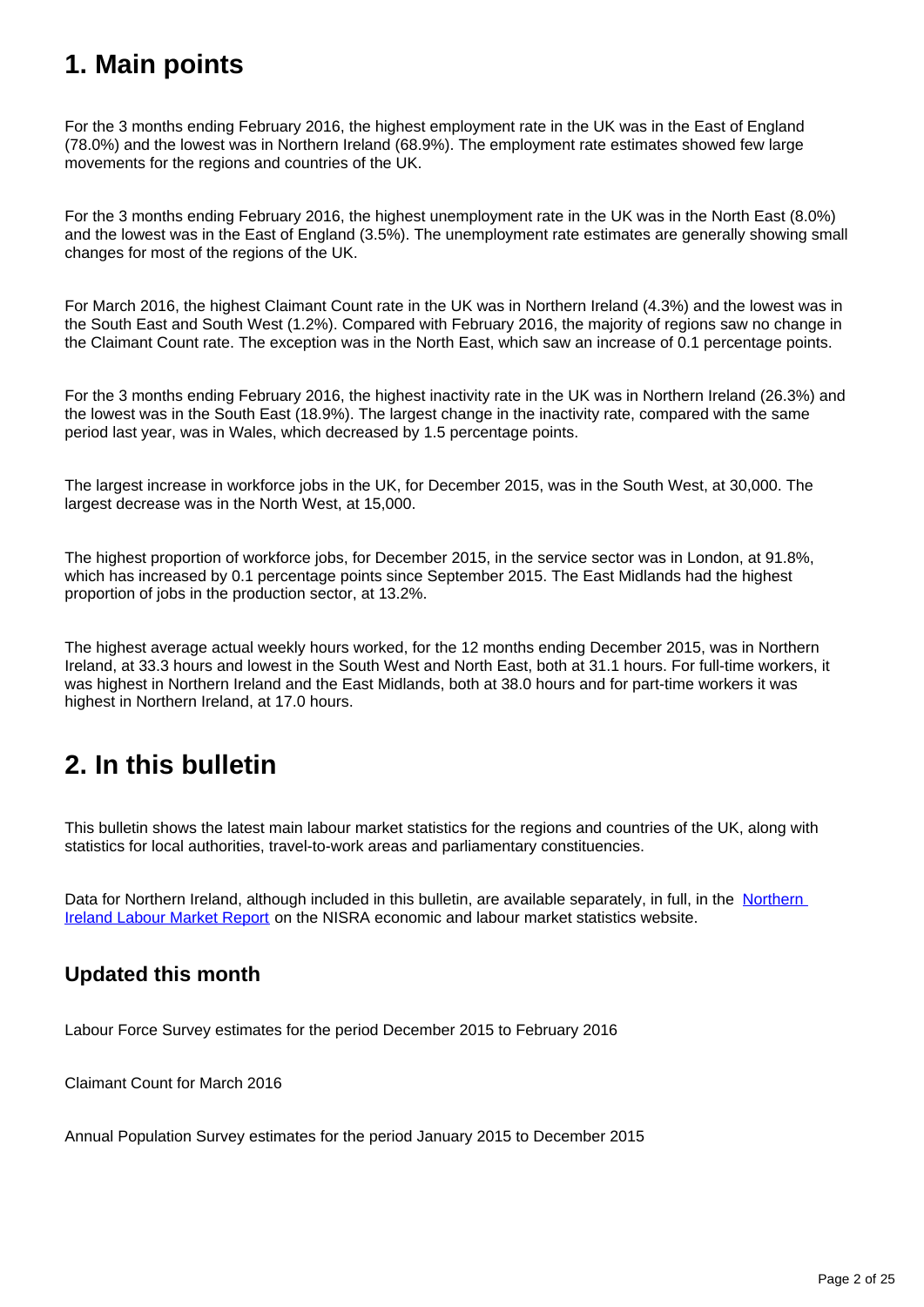## **Also in this release**

UK regions

Public and private sector employment for December 2015

Workforce jobs estimates for December 2015

## <span id="page-2-0"></span>**3. Summary of latest regional labour market statistics**

Table A shows the latest estimates for employment, unemployment and economic inactivity for December 2015 to February 2016 and a comparison with the previous quarter (September to November 2015). Comparing nonoverlapping periods (December 2015 to February 2016 with September to November 2015) provides a more robust short-term comparison. Table B shows the latest Claimant Count rate for March 2016, and shows how these figures compare with the previous month (February 2016) and the previous year (March 2015).

#### **Table A: Summary of latest headline estimates, seasonally adjusted, December 2015 to February 2016**

|                             | Employment<br>rate <sup>1</sup> (%)<br>aged 16 to<br>64 | Change on Sep<br>to Nov 2015 | rate $2$ (%) aged<br>16 and over | Unemployment Change on Sep<br>to Nov 2015 | Inactivity<br>rate <sup>3</sup> $(\%)$<br>aged 16 to<br>64 | Change on Sep<br>to Nov 2015 |
|-----------------------------|---------------------------------------------------------|------------------------------|----------------------------------|-------------------------------------------|------------------------------------------------------------|------------------------------|
| North East                  | 70.3                                                    | 0.4                          | 8.0                              | 0.0                                       | 23.6                                                       | $-0.5$                       |
| North West                  | 73.2                                                    | 0.2                          | 5.0                              | 0.0                                       | 22.9                                                       | $-0.2$                       |
| Yorkshire and<br>The Humber | 72.0                                                    | 0.6                          | 6.3                              | 0.1                                       | 23.1                                                       | $-0.8$                       |
| <b>East Midlands</b>        | 74.6                                                    | 0.2                          | 4.5                              | 0.2                                       | 21.8                                                       | $-0.3$                       |
| <b>West Midlands</b>        | 71.3                                                    | $-0.1$                       | 5.5                              | $-0.2$                                    | 24.4                                                       | 0.3                          |
| East                        | 78.0                                                    | 0.3                          | 3.5                              | $-0.3$                                    | 19.1                                                       | $-0.1$                       |
| London                      | 72.9                                                    | 0.1                          | 6.3                              | 0.1                                       | 22.1                                                       | $-0.2$                       |
| South East                  | 77.9                                                    | 0.0                          | 3.8                              | 0.2                                       | 18.9                                                       | $-0.1$                       |
| South West                  | 77.2                                                    | $-0.5$                       | 3.8                              | 0.0                                       | 19.7                                                       | 0.5                          |
| England                     | 74.5                                                    | 0.1                          | 5.0                              | 0.0                                       | 21.5                                                       | $-0.1$                       |
| Wales                       | 72.0                                                    | 1.5                          | 5.0                              | $-0.5$                                    | 24.0                                                       | $-1.2$                       |
| Scotland                    | 73.9                                                    | $-1.0$                       | 6.2                              | 0.7                                       | 21.1                                                       | 0.5                          |
| <b>Great Britain</b>        | 74.3                                                    | 0.1                          | 5.1                              | 0.0                                       | 21.6                                                       | $-0.1$                       |
| Northern Ireland            | 68.9                                                    | 0.1                          | 6.3                              | 0.4                                       | 26.3                                                       | $-0.5$                       |
| <b>UK</b>                   | 74.1                                                    | 0.1                          | 5.1                              | 0.1                                       | 21.7                                                       | $-0.1$                       |

Table source: Office for National Statistics

Notes:

1. Calculation of headline employment rate: Number of employed people aged from 16 to 64 divided by the population aged from 16 to 64. Population is the sum of employed plus unemployed plus inactive.

2. Calculation of headline unemployment rate: Number of unemployed people aged 16 and over divided by the sum of employed people aged 16 and over plus unemployed people aged 16 and over.

3. Calculation of headline economic inactivity rate: Number of economically inactive people aged from 16 to 64 divided by the population aged from 16 to 64. Population is the sum of employed plus unemployed plus inactive.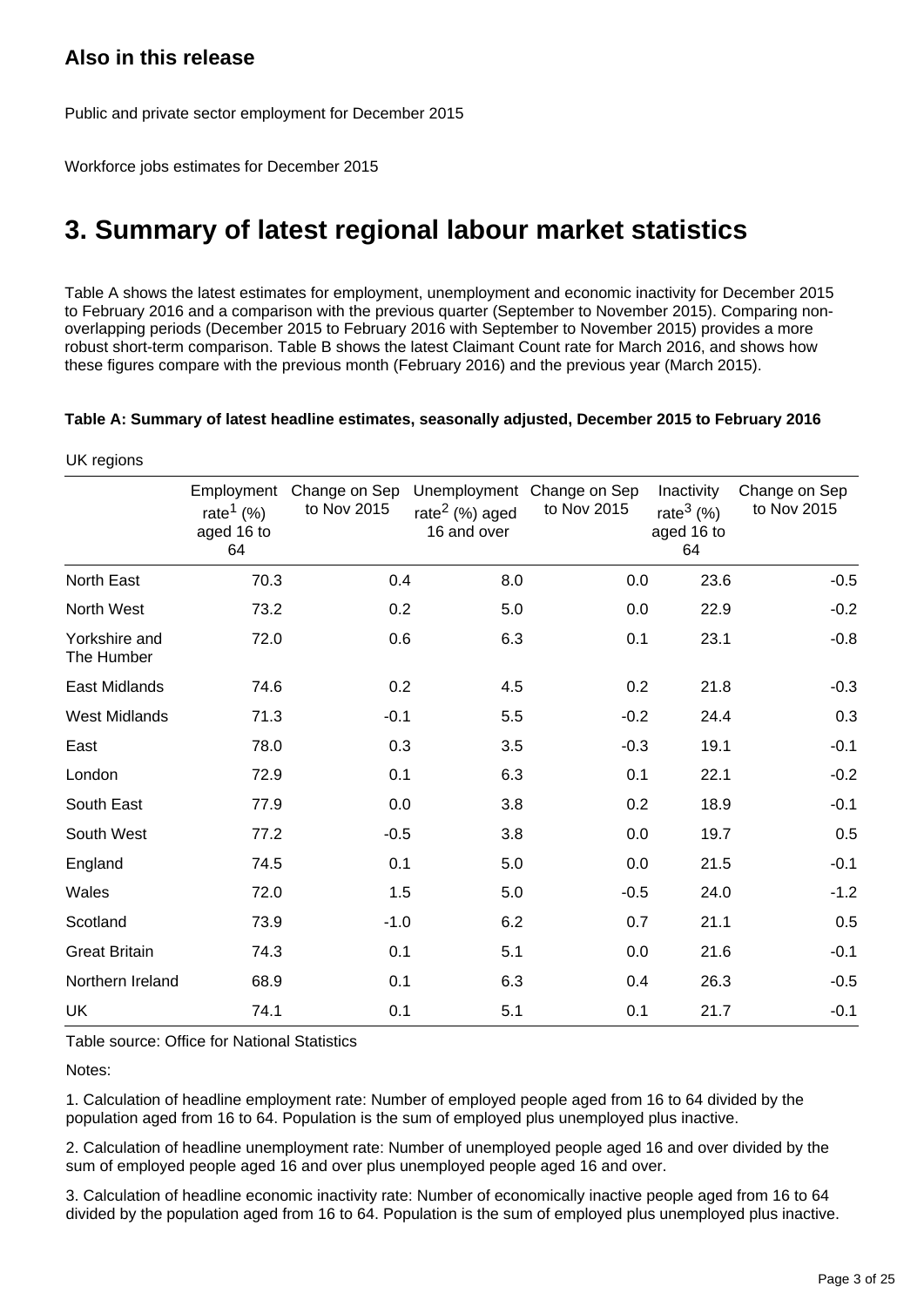#### **Table B: Summary of latest Claimant Count estimates, seasonally adjusted, March 2016 (experimental statistics)**

UK regions

|                             | Level (thousands)<br>aged 18 and over February 2016 | Change on | <b>March 2015</b> | Change on Rate (%) aged | Change on<br>18 and over February 2016 | Change on<br><b>March 2015</b> |
|-----------------------------|-----------------------------------------------------|-----------|-------------------|-------------------------|----------------------------------------|--------------------------------|
| North East                  | 48.3                                                | 0.8       | 0.4               | 4.0                     | 0.1                                    | 0.0                            |
| North West                  | 103.7                                               | 1.2       | 1.3               | 2.8                     | 0.0                                    | 0.0                            |
| Yorkshire and<br>The Humber | 70.9                                                | 0.2       | $-15.1$           | 2.7                     | 0.0                                    | $-0.6$                         |
| <b>East Midlands</b>        | 42.9                                                | 0.3       | $-7.0$            | 1.9                     | 0.0                                    | $-0.3$                         |
| <b>West Midlands</b>        | 75.2                                                | 1.1       | $-8.1$            | 2.6                     | 0.0                                    | $-0.3$                         |
| East                        | 43.7                                                | 0.6       | $-5.2$            | 1.4                     | 0.0                                    | $-0.2$                         |
| London                      | 104.7                                               | $-0.7$    | $-12.4$           | 1.8                     | 0.0                                    | $-0.2$                         |
| South East                  | 55.2                                                | 1.1       | $-5.5$            | 1.2                     | 0.0                                    | $-0.1$                         |
| South West                  | 36.1                                                | 1.0       | $-1.8$            | 1.2                     | 0.0                                    | $-0.1$                         |
| England                     | 580.7                                               | 5.7       | $-53.3$           | 2.0                     | 0.0                                    | $-0.2$                         |
| Wales                       | 41.4                                                | 0.6       | $-3.8$            | 2.8                     | 0.0                                    | $-0.3$                         |
| Scotland                    | 71.4                                                | 0.2       | $-7.7$            | 2.5                     | 0.0                                    | $-0.3$                         |
| <b>Great Britain</b>        | 693.5                                               | 6.5       | $-64.9$           | 2.1                     | 0.0                                    | $-0.2$                         |
| Northern<br>Ireland         | 38.6                                                | 0.2       | $-6.6$            | 4.3                     | 0.0                                    | $-0.7$                         |
| UK                          | 732.1                                               | 6.7       | $-71.5$           | 2.1                     | 0.0                                    | $-0.2$                         |

Table source: Department for Work and Pensions

Notes:

1. Calculation of headline Claimant Count rate: Number of people aged 18 and over claiming Jobseeker's Allowance plus out-of-work Universal Credit claimants.

## <span id="page-3-0"></span>**4. Understanding and working with labour market statistics**

Labour market statistics measure many different aspects of work and jobs and provide an insight into the economy. They are also very much about people, including their participation in the labour force, the types of work they do, the earnings and benefits they receive and their working patterns.

We have developed a framework for labour market statistics to describe the concepts within the labour market and their relationship to each other. The framework is based on labour supply and demand.

Labour supply consists of people who are employed, as well as those people defined as unemployed or economically inactive, who are considered to be potential labour supply. Our framework distinguishes between these 3 categories of worker, and also between the different working arrangements of those in employment such as employees, the self-employed and those on government schemes.

Labour demand is represented by employers, who have a need for work to be done, and who offer compensation for this work to the employees who undertake it. Employers group this work to form jobs.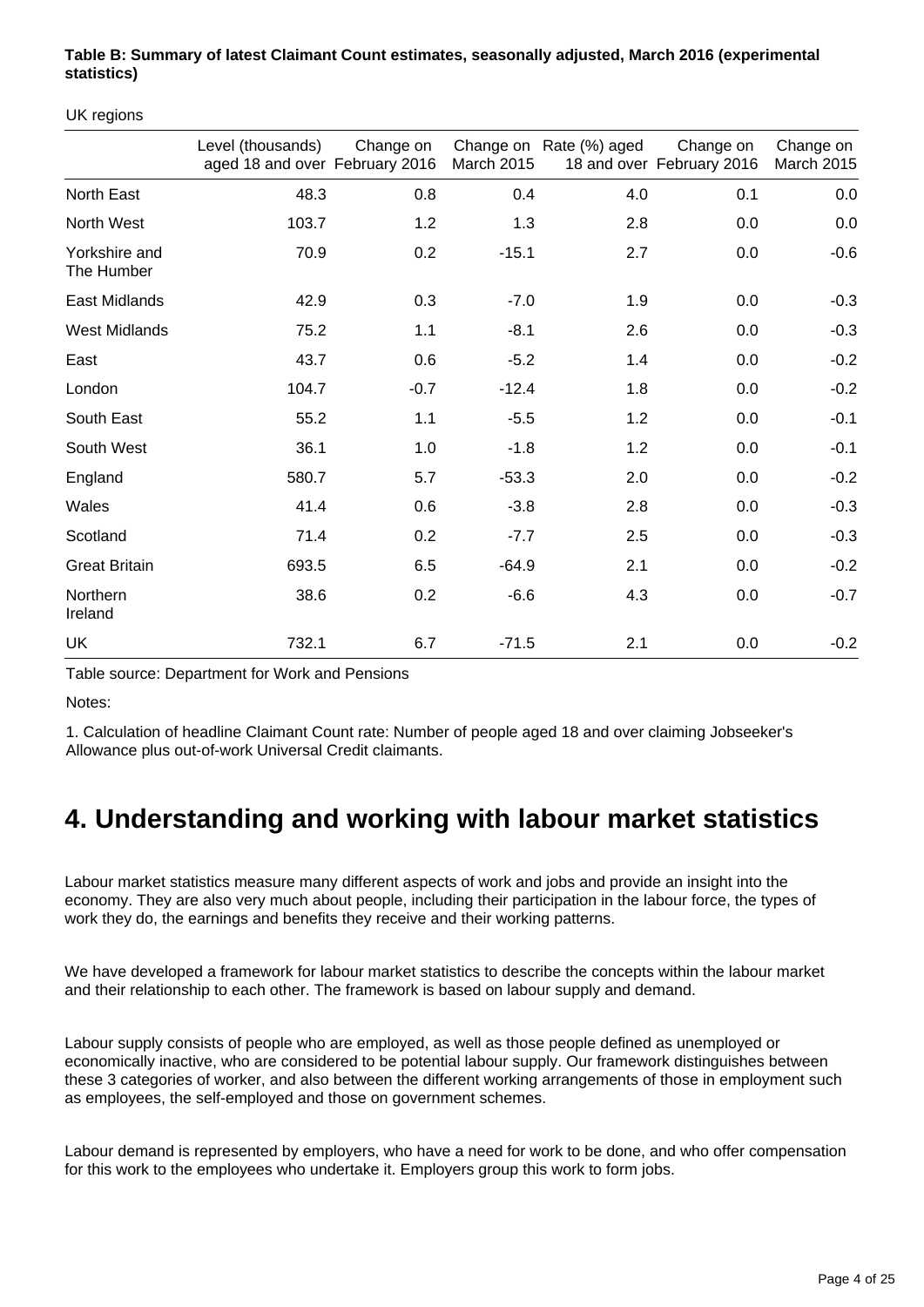This approach has wide international acceptance, including by the International Labour Organisation (ILO). Users of labour market statistics include central and local government, economists, financial analysts, journalists, businesses, trade unions, employer associations, students, teachers, industrial tribunals, academic researchers and lobby groups.

They use them for the analysis, evaluation, monitoring and planning of the labour market and economy. Labour market statistics are also used for social analysis and help inform a wide range of government policies towards population groups of particular concern (women, young people, older people and jobless households).

#### **Labour market statuses**

Everybody aged 16 or over is either employed, unemployed or economically inactive. The employment estimates include all people in work including those working part-time. People not working are classed as unemployed if they have been looking for work within the last 4 weeks and are able to start work within the next 2 weeks. A common misconception is that the unemployment statistics are a count of people on benefits; this is not the case as they include unemployed people not claiming benefits.

Jobless people who have not been looking for work within the last 4 weeks or who are unable to start work within the next 2 weeks are classed as economically inactive. Examples of economically inactive people include people not looking for work because they are students, looking after the family or home, because of illness or disability, or because they have retired.

A [glossary](http://www.ons.gov.uk/employmentandlabourmarket/peopleinwork/employmentandemployeetypes/methodologies/glossaryoflabourmarketterms) is also available to explain the main labour market terms.

### **What is the relationship between the Annual Population Survey (APS) and the Labour Force Survey (LFS)?**

The Labour Force Survey (LFS) is a household survey using international definitions of employment, unemployment and economic inactivity and compiles a wide range of related topics such as occupation, training, hours of work and personal characteristics of household members aged 16 years and over. Estimates are produced every month for a rolling 3 monthly period for example: January to March data in a release will be followed by data for February to April in the next release.

The Annual Population Survey (APS), which began in 2004, is compiled from interviews for the LFS, along with additional regional samples. The APS comprises the main variables from the LFS, with a much larger sample size. Consequently the APS supports more detailed breakdowns than can be reliably produced from the LFS. Estimates are produced every quarter for a rolling annual period for example, January to December data will be followed by data for April to March when they are next updated.

This bulletin includes labour market estimates at a regional level from the LFS on total employment, unemployment and economic inactivity. More detailed regional estimates for employment by age, full-time and part-time working, economic activity and inactivity by age, and reasons for inactivity are provided using the APS. Any estimates for geographic areas below regional level are provided using the APS. In tables where APS estimates are provided for detailed geographic areas, regional and national estimates are also provided from APS for comparability.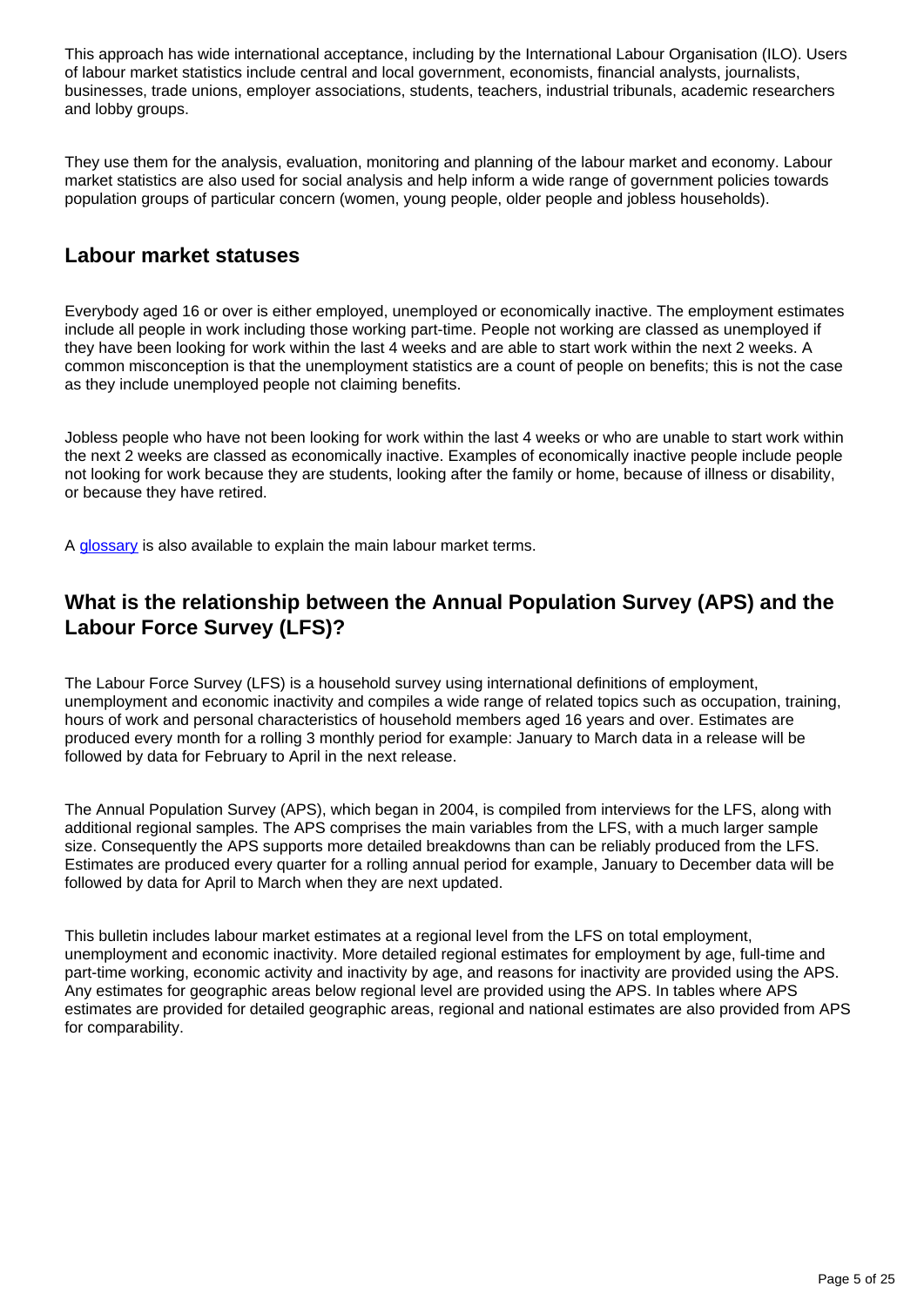#### **Making comparisons with earlier data**

The most robust estimates of short-term movements in estimates derived from the Labour Force Survey (LFS) are obtained by comparing the estimates for December 2015 to February 2016 with the estimates for September to November 2015, which were first published on 20 January 2016. This provides a more robust estimate than comparing with the estimates for November 2015 to January 2016. This is because the December and January data are included within both estimates, so observed differences are only between November 2015 and February 2016. The LFS is representative of the UK population over a 3 month period, not for single month periods.

#### **Accuracy and reliability of survey estimates**

Most of the figures in this statistical bulletin come from surveys of households or businesses. Surveys gather information from a sample rather than from the whole population. The sample is designed carefully to allow for this, and to be as accurate as possible given practical limitations such as time and cost constraints, but results from sample surveys are always estimates, not precise figures. This means that they are subject to a margin of error which can have an impact on how changes in the numbers should be interpreted, especially in the shortterm.

Changes in the numbers reported in this statistical bulletin (and especially the rates) between 3 month periods are usually not greater than the margin of error. In practice, this means that small, short-term movements in reported rates (for example, within plus or minus 0.3 percentage points) should be treated as indicative, and considered alongside medium and long-term patterns in the series and corresponding movements in administrative sources, where available, to give a fuller picture.

Further information is available in Quality information, in the background notes section.

### **Seasonal adjustment**

All estimates discussed in this statistical bulletin are seasonally adjusted except where otherwise stated. Like many economic indicators, the labour market is affected by factors that tend to occur at around the same time every year; for example, school leavers entering the labour market in July and whether Easter falls in March or April. In order to compare movements other than annual changes in labour market statistics the data are seasonally adjusted to remove the effects of seasonal factors and the arrangement of the calendar.

A [glossary](http://www.ons.gov.uk/employmentandlabourmarket/peopleinwork/employmentandemployeetypes/methodologies/glossaryoflabourmarketterms) is also available to explain the main labour market terms.

### **Where to find explanatory information**

We have produced a number of items to help aid understanding and highlight common misunderstandings of labour market statistics, all of which are available on our website:

- [interpreting labour market statistics](http://www.ons.gov.uk/ons/rel/lms/labour-market-guidance/interpreting-labour-market-statistics/interpreting-lm-statistics.html)
- [a detailed guide to labour market statistics](https://www.ons.gov.uk/employmentandlabourmarket/peopleinwork/employmentandemployeetypes/methodologies/aguidetolabourmarketstatistics)
- [a glossary of labour market terms](http://www.ons.gov.uk/employmentandlabourmarket/peopleinwork/employmentandemployeetypes/methodologies/glossaryoflabourmarketterms)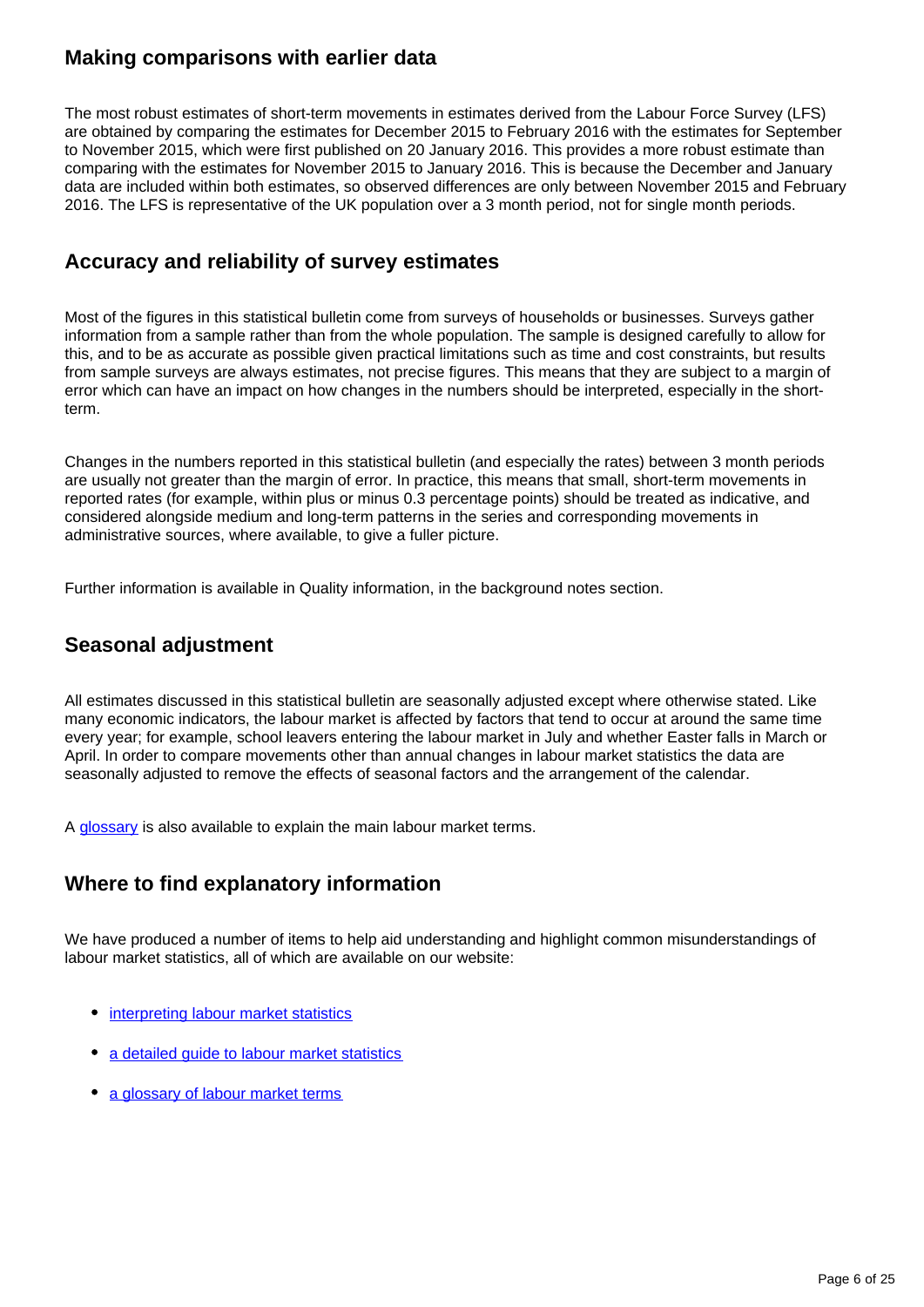## <span id="page-6-0"></span>**5. Employment**

Employment measures the number of people in work; it differs from the number of jobs because some people have more than one job.

Employment consists of employees, self-employed people, unpaid family workers and people on government supported training and employment programmes. Unpaid family workers are people who work in a family business who do not receive a formal wage or salary but benefit from the profits of that business. The government supported training and employment programmes series does not include all people on these programmes; it only includes people engaging in any form of work, work experience or work-related training who are not included in the employees or self-employed series. People on these programmes not engaging in any form of work, work experience or work-related training are not included in the employment estimates; they are classified as unemployed or economically inactive.

A [comparison between estimates of employment and jobs](http://www.ons.gov.uk/employmentandlabourmarket/peopleinwork/employmentandemployeetypes/articles/reconciliationofestimatesofjobs/latest) article is available on our website.

A [glossary](http://www.ons.gov.uk/employmentandlabourmarket/peopleinwork/employmentandemployeetypes/methodologies/glossaryoflabourmarketterms) is also available to explain the main labour market terms.

## **Regional employment**

The employment rate for people aged from 16 to 64 for the UK was 74.1%, for the period December 2015 to February 2016. This is an increase of 0.1 percentage points from the previous period (September to November 2015).

The UK region with the highest employment rate was the East of England, at 78.0%, followed by the South East, at 77.9% and the South West, at 77.2%. The highest rate for the same period last year was in the South East, at 77.0%.

The region with the lowest employment rate was Northern Ireland, at 68.9%, followed by the North East, at 70.3% and West Midlands, at 71.3%. The lowest rate for the same period last year was also in Northern Ireland, at 68.6%.

The region with the largest increase in the employment rate on the previous period (September to November 2015), was Wales, with an increase of 1.5 percentage points. This is partially due to some particularly low estimates for Wales for September to November 2015; however, the latest estimate is a record high employment rate for Wales.

In addition to Wales, the employment rate for the North West is also at a record high. Meanwhile, the employment levels for the West Midlands and Wales are at record highs.

Wales was followed by Yorkshire and The Humber, with an increase of 0.6 percentage points, and the North East, with an increase of 0.4 percentage points.

Scotland had the largest decrease in the employment rate, with a decrease of 1.0 percentage point. This is partially due to an unusually high estimate for September to November 2015, compared with other recent estimates.

Scotland was followed by the South West, with a decrease of 0.5 percentage points, and the West Midlands, with a decrease of 0.1 percentage points. All other regions saw an increase in the employment rate on the previous period, except for the South East, which remained unchanged.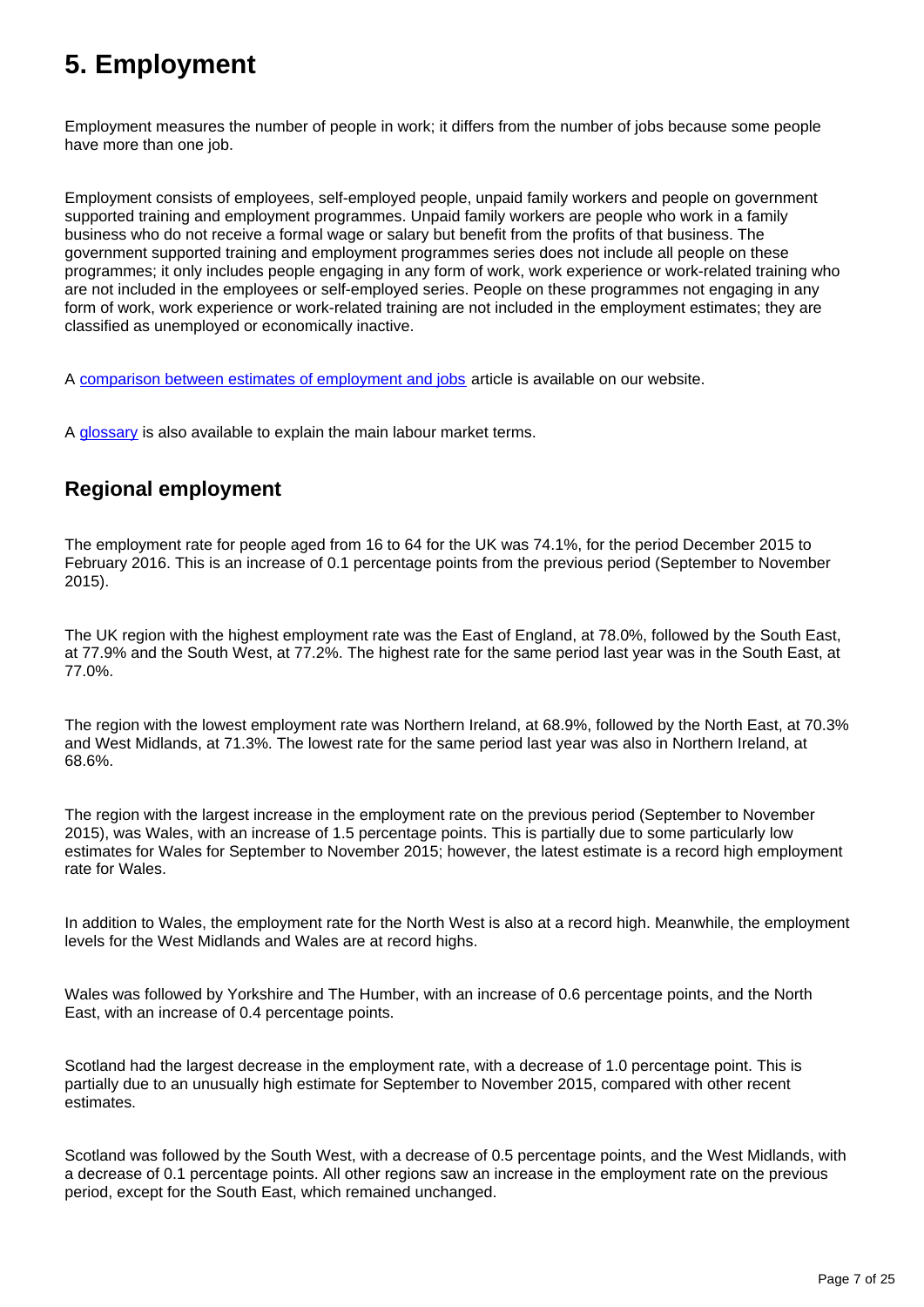**Figure 1: Employment rates by region and comparison year on year, seasonally adjusted, December 2014 to February 2015 and December 2015 to February 2016**



#### **UK regions**

#### **Source: Office for National Statistics**

Over the year, the region with the largest increase in the employment rate was Wales, with an increase of 2.2 percentage points, followed by the North West, with an increase of 1.6 percentage points and the East of England, with an increase of 1.5 percentage points.

There were only 2 regions that saw a decrease in the employment rate: Yorkshire and The Humber, at 0.4 percentage points and Scotland, at 0.3 percentage points.

#### **Where to find data about employment**

Employment estimates are available for each region at Dataset [HI00 – Headline LFS indicators for all UK regions](http://www.ons.gov.uk/employmentandlabourmarket/peopleinwork/employmentandemployeetypes/datasets/headlinelabourforcesurveyindicatorsforallregionshi00) and [HI01 to HI12 – Headline indicators for individual UK regions](http://www.ons.gov.uk/employmentandlabourmarket/peopleinwork/employmentandemployeetypes/bulletins/regionallabourmarket/april2016/relateddata) (Tabs 1 and 2), and Datasets LI01 to LI05 -[Local indicators for sub-regional areas of Great Britain](http://www.ons.gov.uk/employmentandlabourmarket/peopleinwork/employmentandemployeetypes/bulletins/regionallabourmarket/april2016/relateddata), for this and further estimate breakdowns by age or geographies.

These tables contain data produced from the Labour Force Survey (LFS) and Annual Population Survey (APS). A note in the section "Understanding and working with labour market statistics" on the relationship between the LFS and APS entitled "What is the relationship between the APS and the LFS?" is included in this bulletin.

## <span id="page-7-0"></span>**6. Workforce jobs (first published on 16 March 2016)**

Workforce jobs measures the number of filled jobs in the economy. The estimates are mainly sourced from employer surveys such as the Short-Term Employment Surveys (STES) and the Quarterly Public Sector Employment Survey (QPSES). Workforce jobs is a different concept from employment, which is sourced from the Labour Force Survey (LFS), as employment is an estimate of people and some people have more than one job.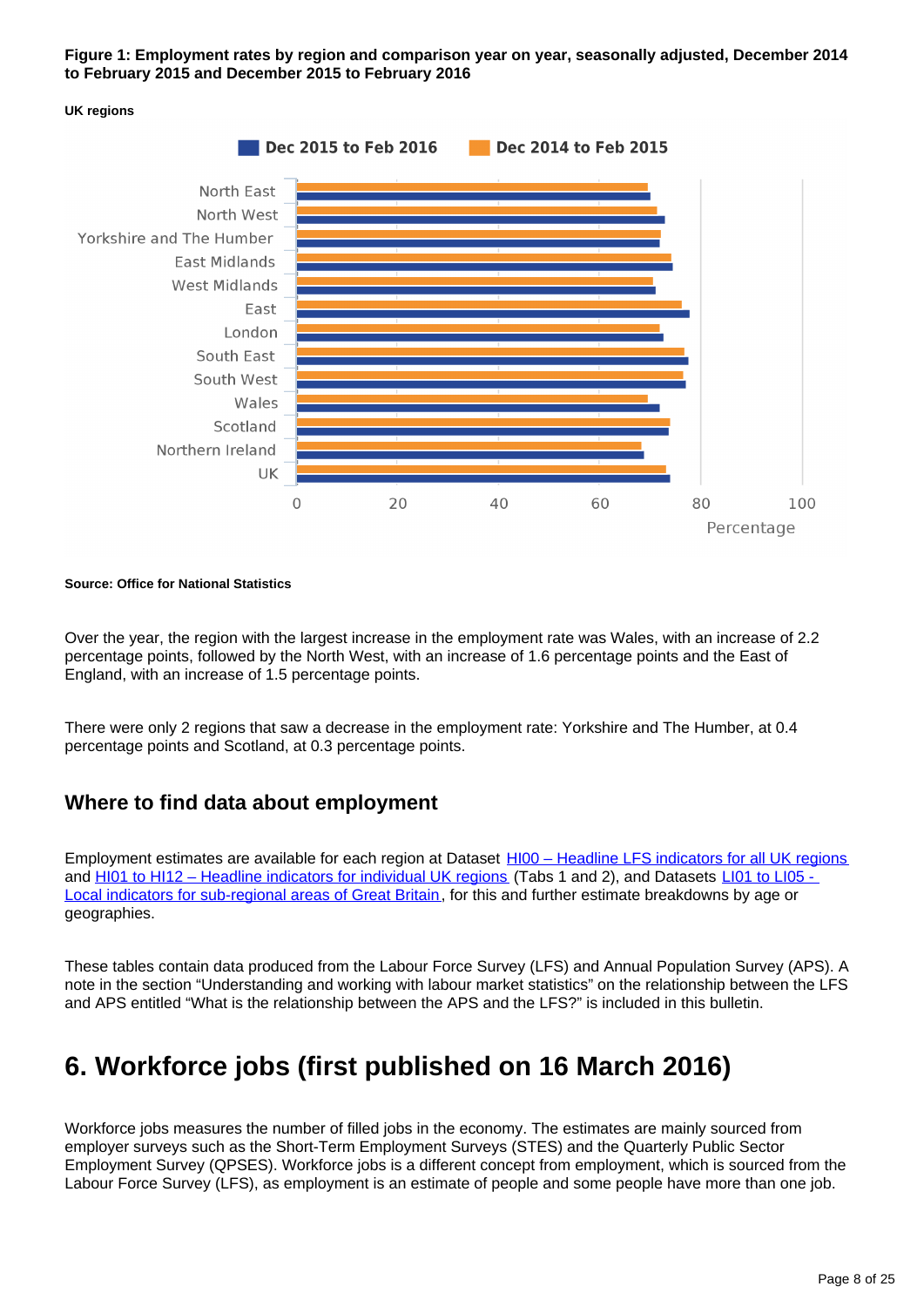#### A [comparison between estimates of employment and jobs](http://www.ons.gov.uk/employmentandlabourmarket/peopleinwork/employmentandemployeetypes/articles/reconciliationofestimatesofjobs/latest) article is published on our website.

A [glossary](http://www.ons.gov.uk/employmentandlabourmarket/peopleinwork/employmentandemployeetypes/methodologies/glossaryoflabourmarketterms) is also available to explain the main labour market terms.

The service sector consists of the following industries:

- wholesale and retail trade
- repair of motor vehicles and motor cycles, transport and storage
- accommodation and food service activities
- information and communication
- financial and insurance activities
- real estate activities
- professional, scientific and technical activities
- administrative and support service activities
- public administration and defence
- compulsory social security
- education
- human health and social work activities
- arts, entertainment and recreation
- other service activities
- people employed by households, etc

The production sector consists of the following industries:

- mining and quarrying
- manufacturing
- electricity, gas, steam and air conditioning supply
- water supply, sewerage, waste and remediation activities

The "other" sector consists of agriculture, forestry, and fishing and construction industries.

The Northern Ireland self-employed component of the workforce jobs is published by NISRA as part of the economic and labour market statistics.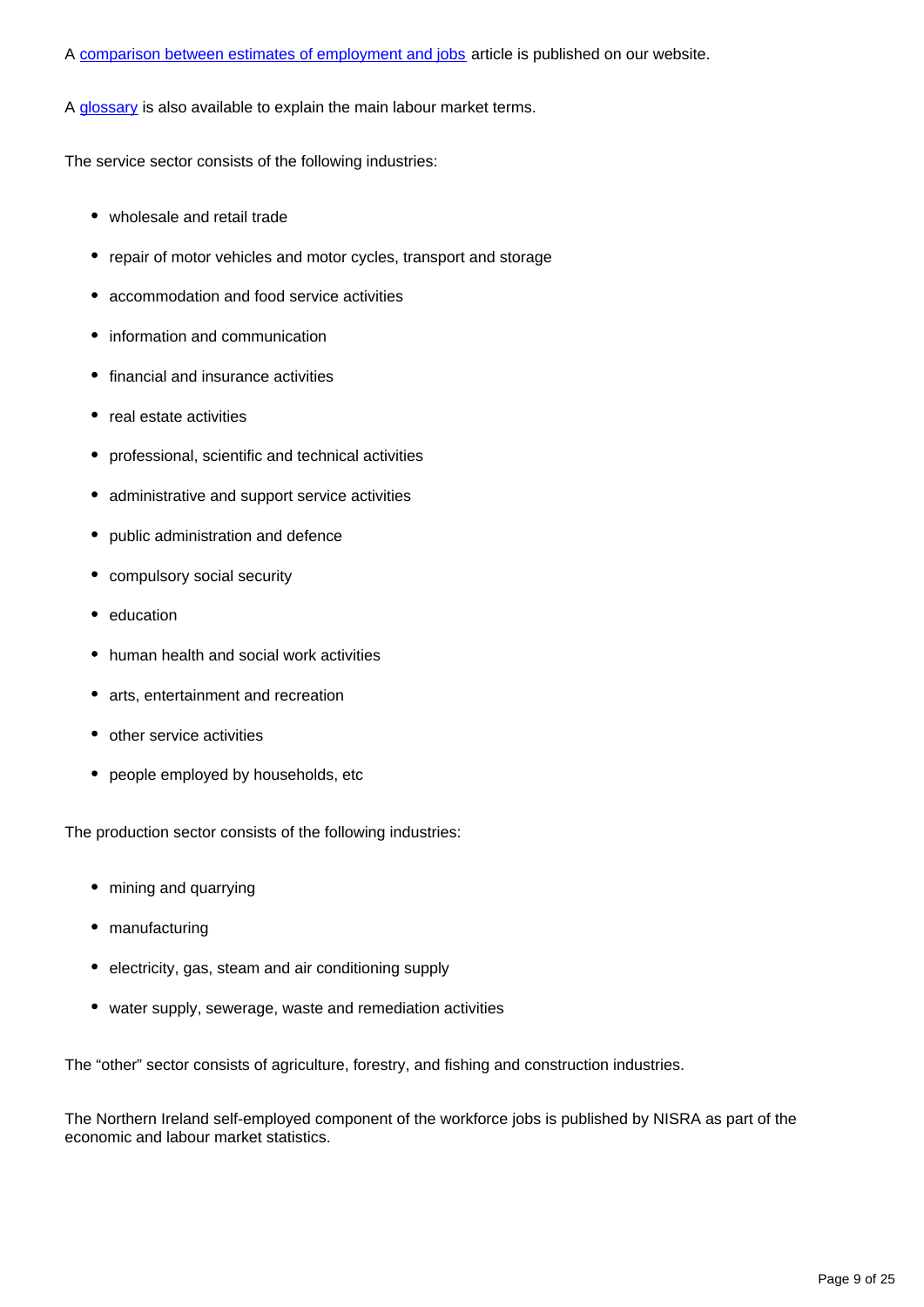## **Regional workforce jobs**

Workforce jobs increased in 7 of the 12 regions of the UK between September and December 2015. The largest increase of 30,000 was in the South West, followed by Wales, which increased by 28,000.

The largest decrease of 15,000 was in the North West, followed by Yorkshire and The Humber, which decreased by 11,000.

Compared with the same month last year (December 2014), the largest increase in workforce jobs was in London, with an increase of 85,000. This was also the largest overall change. The largest decrease was in the South East, at 9,000.

**Figure 2: Change in workforce jobs, by region, seasonally adjusted, December 2014 and December 2015**



#### **Source: Office for National Statistics**

The East Midlands had the highest proportion of jobs in the production sector, at 13.2%, whilst London had the lowest proportion, at 2.9%. This is due to London having primarily service-based industries within its region, such as financial and administrative sectors.

For the service sector, London had the highest proportion, at 91.8%, whilst Wales had the lowest proportion, at 77.5%. The service sector currently accounts for 83.1% of the total workforce jobs in the UK.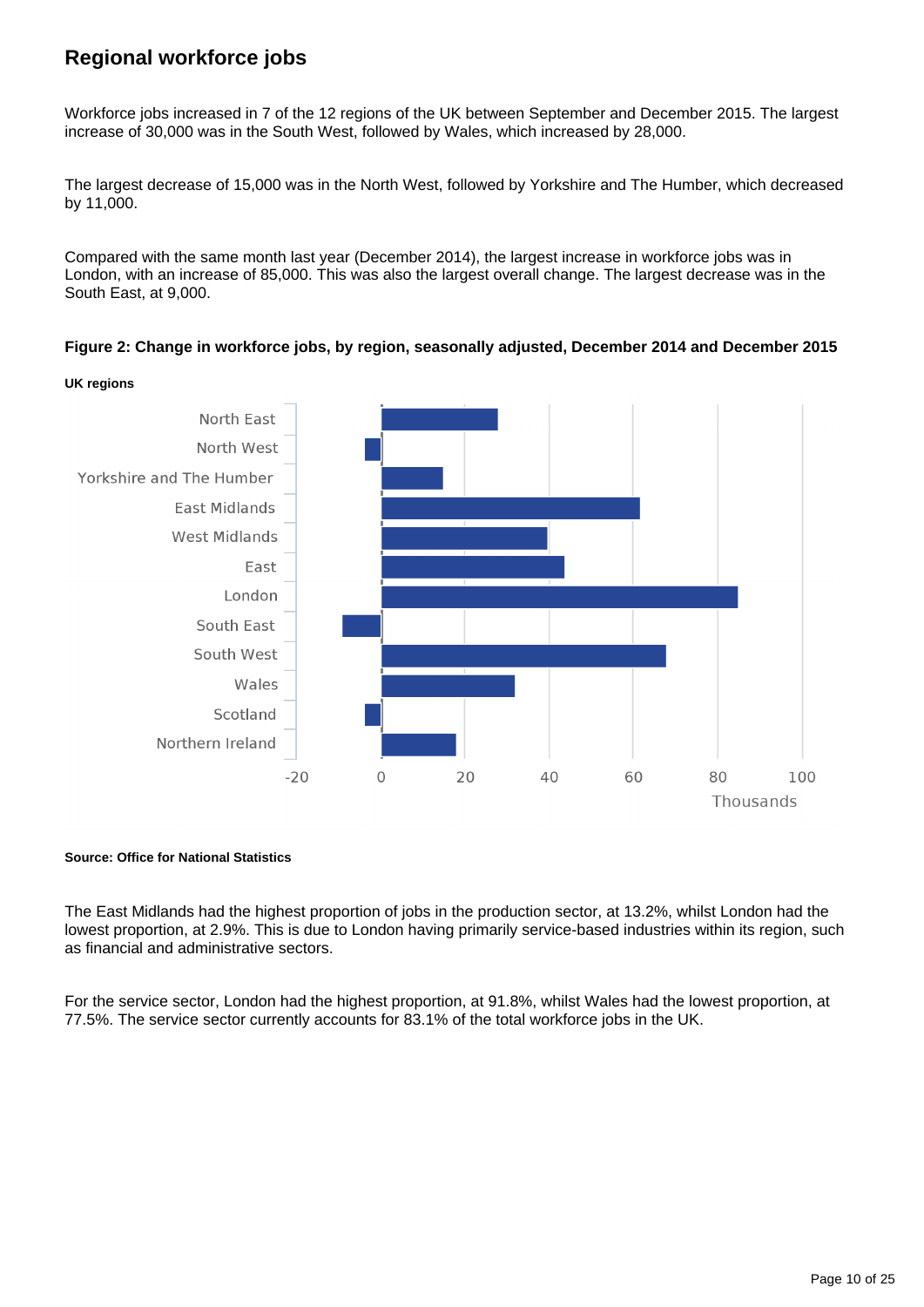#### **Figure 3: Proportion of workforce jobs by broad industry group, by region, December 2015**





**Source: Office for National Statistics**

#### **Where to find data about workforce jobs**

Workforce jobs estimates are available for each region at Datasets HI01 to HI12 - Headline indicators for [individual UK regions](http://www.ons.gov.uk/employmentandlabourmarket/peopleinwork/employmentandemployeetypes/bulletins/regionallabourmarket/april2016/relateddata) (Tabs 4 and 5).

While comparable estimates for workforce jobs by industry begin in 1978, there is information back to 1841, based on census data, not comparable with the latest estimates, available from 2011 Census Analysis, 170 years [of industry](http://www.ons.gov.uk/ons/rel/census/2011-census-analysis/170-years-of-industry/index.html) on our website.

## <span id="page-10-0"></span>**7. Actual hours worked**

Actual hours worked measures the number of hours worked in the economy. Changes in actual hours worked reflect changes in the number of people in employment and the average hours worked by those people.

A [glossary](http://www.ons.gov.uk/employmentandlabourmarket/peopleinwork/employmentandemployeetypes/methodologies/glossaryoflabourmarketterms) is also available to explain the main labour market terms.

#### **Regional actual hours worked**

For the period January 2015 to December 2015, the UK region with the highest average actual weekly hours worked, for all workers, was Northern Ireland, at 33.3 hours, followed by London, at 33.0 hours and the East Midlands, at 32.6 hours. The lowest were in the North East and the South West, both at 31.1 hours, followed by Scotland, at 31.2 hours.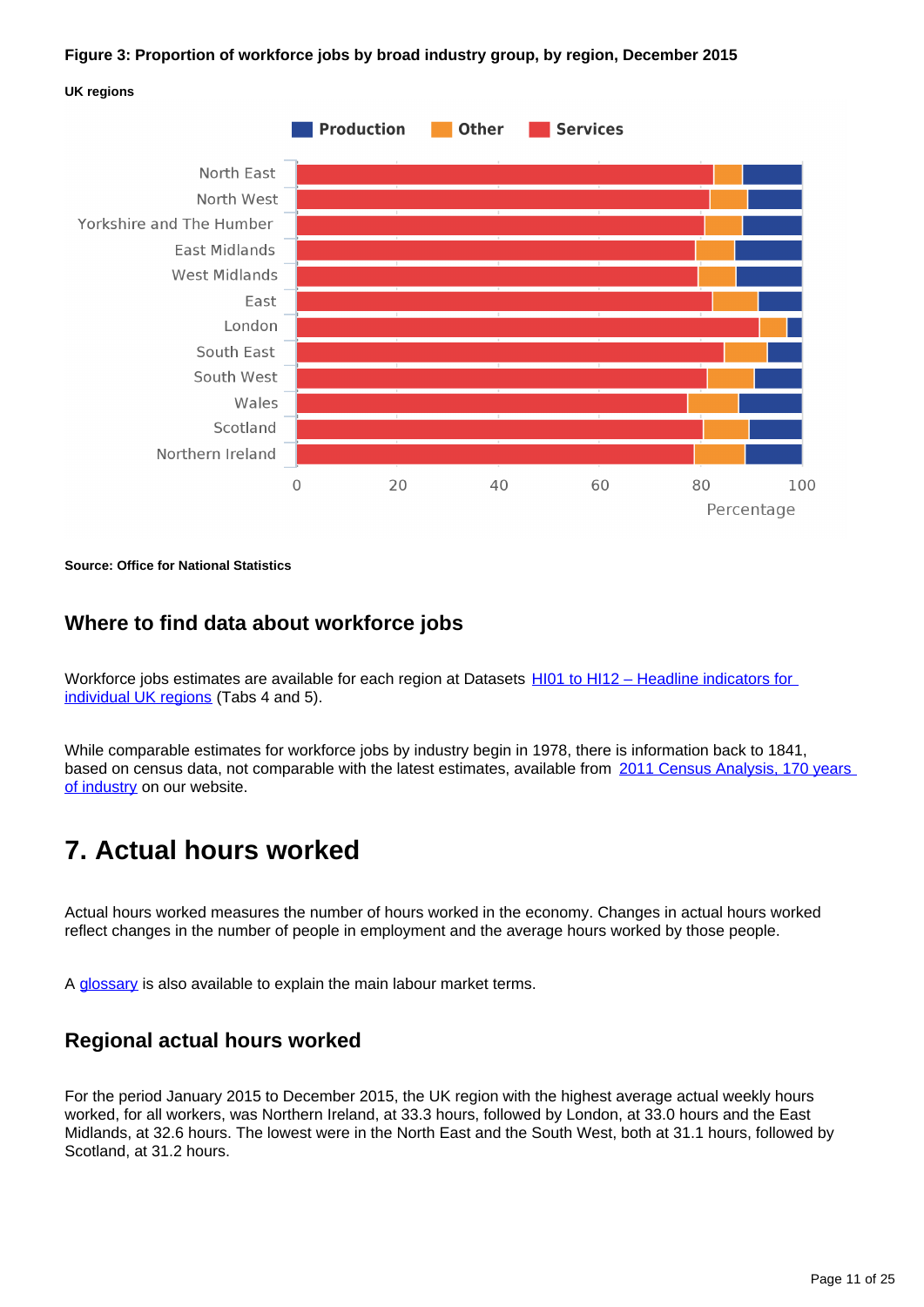The UK region with the largest increase in the average hours worked, compared with the same period last year (January 2014 to December 2014) was the East Midlands, with an increase of 0.4 hours, a percentage increase of 1.4%. This was followed by Wales and the West Midlands, both with an increase of 0.1 hours (both 0.4%). The largest decrease in the average hours worked was in the South East, with a decrease of 0.8 hours (2.4%), and Scotland, with a decrease of 0.7 hours (2.1%).

The regions with the highest average actual weekly hours worked in full-time jobs were Northern Ireland and the East Midlands, both at 38.0 hours; a decrease of 0.1 hours and a percentage increase of 0.2% for Northern Ireland and a decrease of 0.4 hours and a percentage increase of 0.6% for the East Midlands, compared with the same period last year. The lowest was Scotland, at 36.1 hours, which has decreased by 0.7 hours, a percentage decrease of 2.6%. For part-time jobs, the region with the highest average hours worked was Northern Ireland, at 17.0 hours, and the lowest was the South East, at 15.4 hours.

For men the region with the highest average hours worked was Northern Ireland, at 38.5 hours, and for women it was London, at 28.5 hours. The largest difference in average hours worked between men and women was in Northern Ireland, where men worked on average 11.1 more hours a week than women. The largest change compared with the same period last year (January 2014 to December 2014), was seen for women in the South East, where the average hours worked decreased by 3.2%; a decrease from 26.9 hours to 26.0 hours per week.

The region with the largest difference in total hours worked between men and women was the South East, where men worked a total of 32.0 million more hours than women. The region with the smallest difference was Northern Ireland, where men worked only 6.0 million more hours than women.

#### **Figure 4: Average (mean) actual weekly hours of work, by region and by sex, January 2015 to December 2015**



#### **UK regions**

**Source: Office for National Statistics**

### **Where to find data about hours worked**

Hours worked estimates are available for each region at Datasets [HI01 to HI12 – Headline indicators for](http://www.ons.gov.uk/employmentandlabourmarket/peopleinwork/employmentandemployeetypes/bulletins/regionallabourmarket/april2016/relateddata)  [individual UK regions](http://www.ons.gov.uk/employmentandlabourmarket/peopleinwork/employmentandemployeetypes/bulletins/regionallabourmarket/april2016/relateddata) (Tab 6). These estimates are based on data from the Annual Population Survey (APS).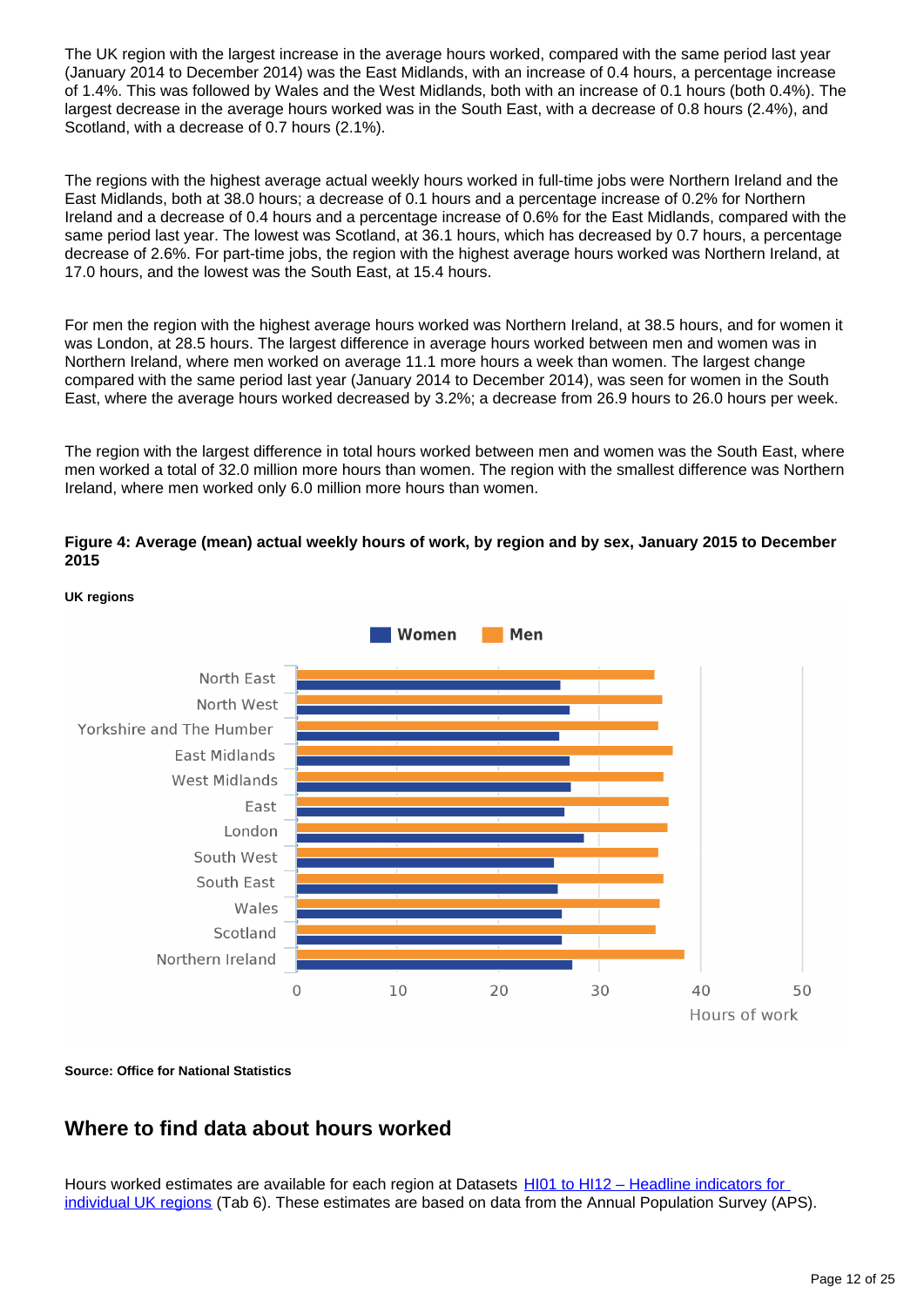The national data is also available at the UK labour market statistical bulletin at Datasets Hour1 - Actual weekly [hours worked \(seasonally adjusted\)](http://www.ons.gov.uk/employmentandlabourmarket/peopleinwork/earningsandworkinghours/datasets/actualweeklyhoursworkedseasonallyadjustedhour01sa) and [Hour2 – Usual weekly hours worked \(seasonally adjusted\)](http://www.ons.gov.uk/employmentandlabourmarket/peopleinwork/earningsandworkinghours/datasets/usualweeklyhoursworkedseasonallyadjustedhour02sa). These estimates are based on data from the Labour Force Survey (LFS).

## <span id="page-12-0"></span>**8. Unemployment**

Unemployment measures people without a job who have been actively seeking work within the last 4 weeks and are available to start work within the next 2 weeks.

A [glossary](http://www.ons.gov.uk/employmentandlabourmarket/peopleinwork/employmentandemployeetypes/methodologies/glossaryoflabourmarketterms) is also available to explain the main labour market terms.

## **Regional unemployment**

Regional estimates for the unemployment rate are quite volatile, which needs to be allowed for when considering the pattern of change over time.

The unemployment rate for people aged 16 and over for the UK was 5.1%, for the period December 2015 to February 2016. This is an increase of 0.1 percentage points from the previous period (September to November 2015).

The UK region with the highest rate was the North East, at 8.0%. This was also the region with the highest rate for the same period last year, at 7.7%. The next highest rates were seen in London, Yorkshire and The Humber and Northern Ireland, all at 6.3% and Scotland, at 6.2%. The region with the lowest rate was the East of England, at 3.5%, followed by the South East and South West, both at 3.8%.

The region with the largest decrease in the unemployment rate on the previous period (September to November 2015), was Wales, at 0.5 percentage points, followed by the East of England, at 0.3 percentage points, and the West Midlands, at 0.2 percentage points.

The largest increase in the unemployment rate on the previous period (September to November 2015) was seen in Scotland, at 0.7 percentage points, followed by Northern Ireland, at 0.4 percentage points. The North West, North East and South West all remained unchanged.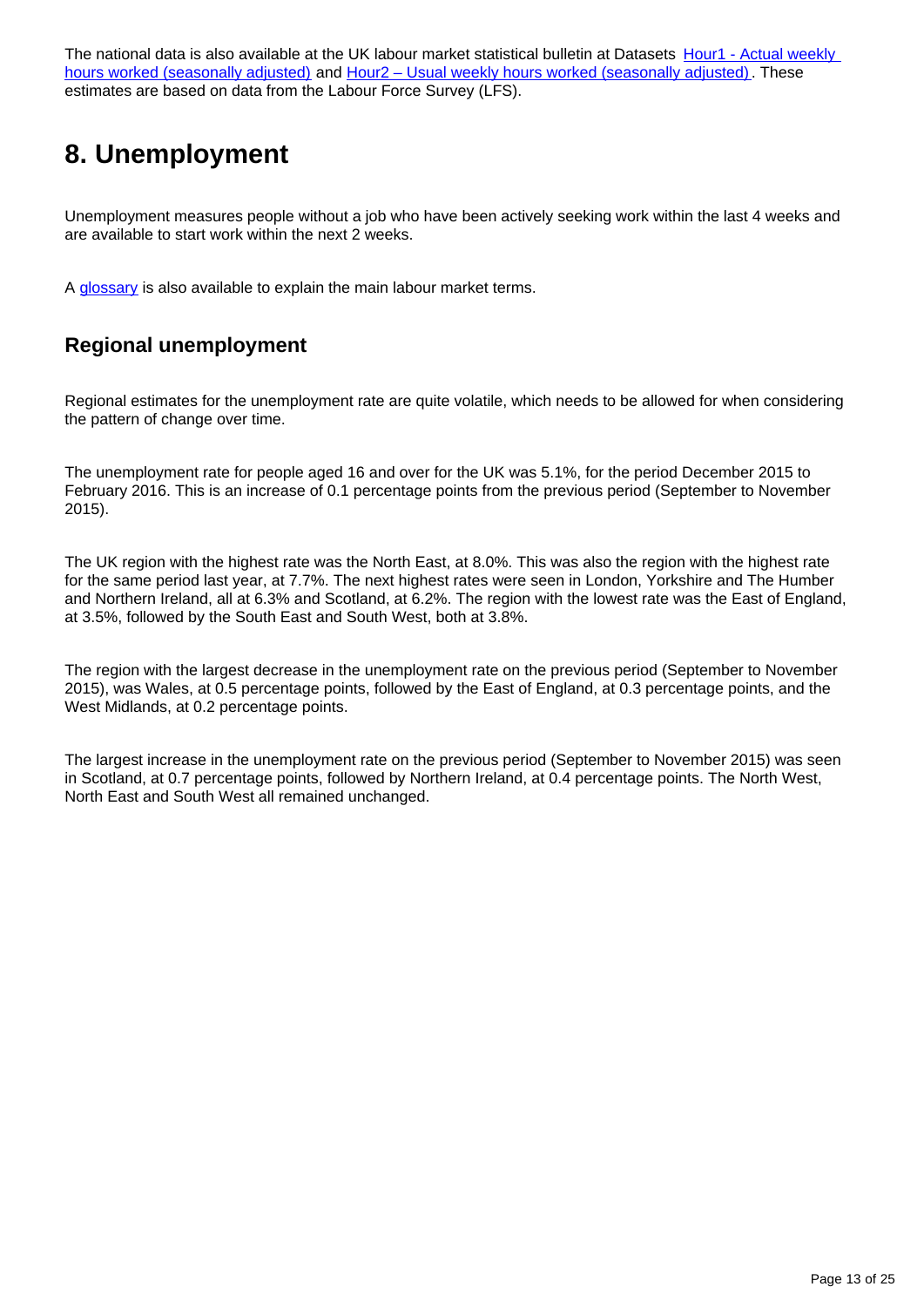#### **Figure 5: Unemployment rates by region, seasonally adjusted, December 2015 to February 2016**





#### **Source: Office for National Statistics**

Most regions are showing decreases in the unemployment rate compared with a year ago, with the exception of Northern Ireland, which increased by 0.3 percentage points, the North East, which increased by 0.2 percentage points, Yorkshire and The Humber and Scotland, which increased by 0.1 percentage points and London remaining unchanged. The largest decrease was in the East of England, at 1.5 percentage points, followed by Wales, at 1.2 percentage points.

We are currently unable to produce the interactive chart relating to unemployment rate by government region, due to compatibility issues. We aim to develop an improved version of this in the near future.

#### **Where to find data about unemployment**

Unemployment estimates are available for each region at Dataset HI00 - Headline LFS indicators for all UK [regions](http://www.ons.gov.uk/employmentandlabourmarket/peopleinwork/employmentandemployeetypes/datasets/headlinelabourforcesurveyindicatorsforallregionshi00) and [HI01 to HI12 – Headline indicators for individual UK regions](http://www.ons.gov.uk/employmentandlabourmarket/peopleinwork/employmentandemployeetypes/bulletins/regionallabourmarket/april2016/relateddata) (Tab 2(2)), and Datasets [LI01 to LI05 –](http://www.ons.gov.uk/employmentandlabourmarket/peopleinwork/employmentandemployeetypes/bulletins/regionallabourmarket/april2016/relateddata)  [Local indicators for sub-regional areas of Great Britain](http://www.ons.gov.uk/employmentandlabourmarket/peopleinwork/employmentandemployeetypes/bulletins/regionallabourmarket/april2016/relateddata), for further estimate breakdowns by age or geographies.

These tables contain data produced from the LFS and APS. A note in the section "Understanding and working with Labour Market Statistics" on the relationship between the LFS and APS entitled "What is the relationship between the APS and the LFS?" is included in this bulletin.

## <span id="page-13-0"></span>**9. Claimant Count (experimental statistics)**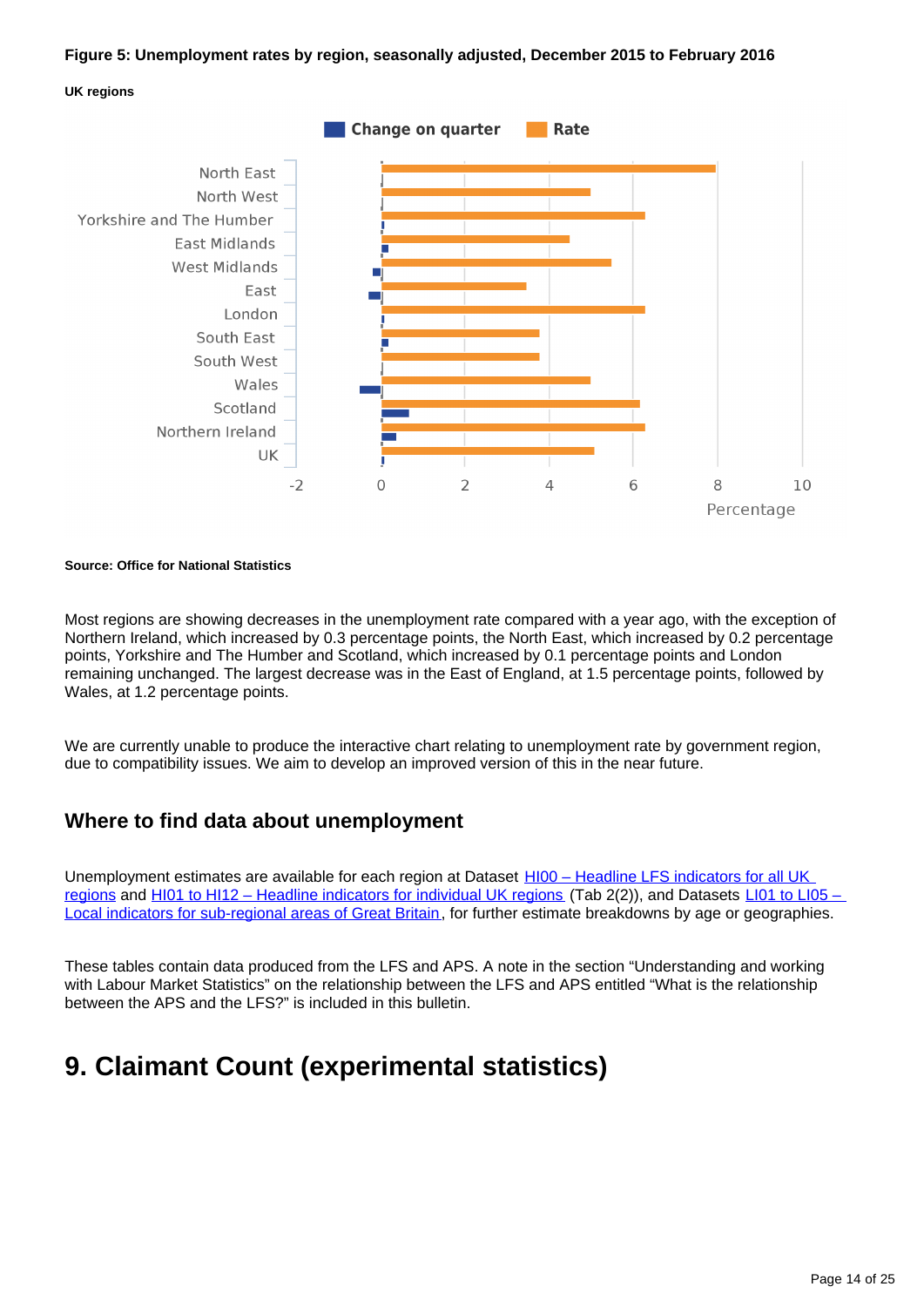## **Special note: Changes to the Claimant Count**

In editions of this statistical bulletin prior to June 2015, the headline measure of the Claimant Count included claimants of Jobseeker's Allowance (JSA) only. Since the June 2015 edition, the headline measure of the Claimant Count includes some claimants of Universal Credit as well as JSA claimants. These Universal Credit estimates are still being developed by the Department for Work and Pensions. We have therefore decided that the Claimant Count estimates including Universal Credit (which have been published as an alternative measure since July 2014) will continue to be designated as experimental statistics even though they are now the headline measure.

The coverage of the Universal Credit estimates does not precisely match the Claimant Count definition, because it includes some claimants who are not required to seek work.

## **What is the Claimant Count?**

The [Claimant Count](http://www.ons.gov.uk/employmentandlabourmarket/peopleinwork/employmentandemployeetypes/qmis/claimantcountqmi) measures the number of people claiming benefit principally for the reason of being unemployed:

- from May 2013, the Claimant Count includes all out of work Universal Credit claimants as well as all JSA claimants
- between October 1996 and April 2013, the Claimant Count is a count of the number of people claiming Jobseeker's Allowance (JSA)
- between February 1971 (when comparable estimates start) and September 1996, it is an estimate of the number of people who would have claimed unemployment-related benefits if Jobseeker's Allowance had existed at that time

Ideally only those Universal Credit claimants who are out of work and required to seek work should be included in the Claimant Count, but it is not currently possible to produce estimates on this basis. The Claimant Count therefore currently includes some out of work claimants of Universal Credit who are not required to look for work; for example, due to illness or disability.

The Claimant Count includes people who claim unemployment-related benefits but who do not receive payment. For example, some claimants will have had their benefits stopped for a limited period of time by Jobcentre Plus. Some people claim JSA in order to receive National Insurance Credits.

See "Notes for Claimant Count" <sup>1,2,3,4,5</sup> at the end of this section and background notes for further details.

### **Regional Claimant Count**

The seasonally adjusted Claimant Count rate for the UK was 2.1% in March 2016; remaining unchanged from February 2016, with the level up 6,700.

The UK region with the highest rate was Northern Ireland, at 4.3%; which is unchanged from the previous month. The next highest rates were in the North East, at 4.0%, the North West and Wales, both at 2.8% and Yorkshire and The Humber, at 2.7%. Northern Ireland was also the region with the highest rate for the same period last year, at 5.0%.

The regions with the lowest rate were the South East and South West, both at 1.2%, followed by the East of England, at 1.4% and London, at 1.8%.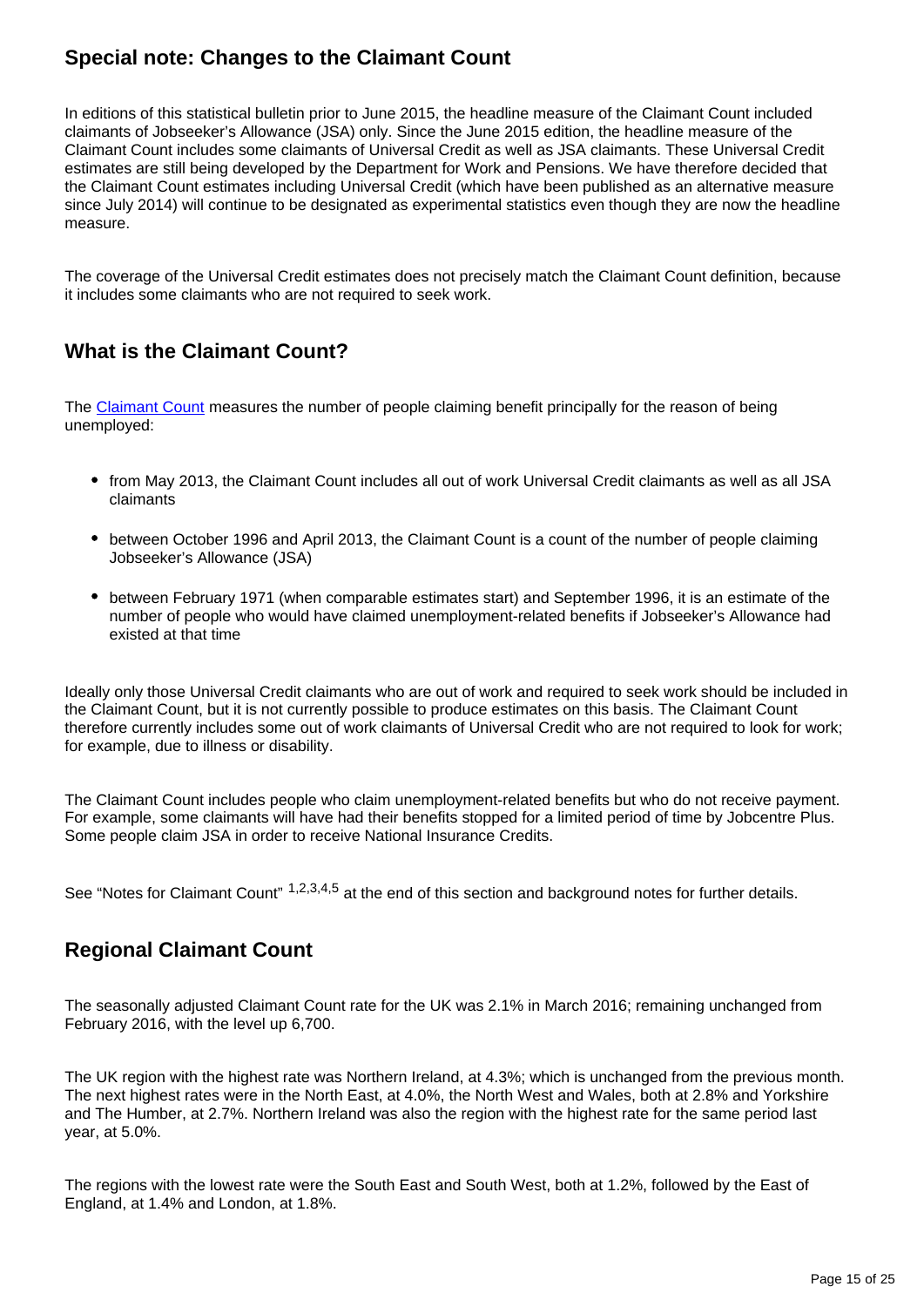The largest change in the Claimant Count level compared to the previous month (February 2016) was seen in the North West, with an increase of 1,200, followed by the West Midlands and the South East, which both increased by 1,100. The Claimant Count is showing small increases for almost all of the regions and countries of the UK. The exception is London, which had a small decrease of 700.

Over the last 12 months the average change in the Claimant Count rates decreased in most regions of the UK, with the North East and the North West remaining unchanged. Northern Ireland had the largest change, with an average decrease of 0.06 percentage points per month. The monthly changes for February to March 2016 are now showing mostly increases, in contrast to the average change over 12 months, where there have been mostly decreases.

The Claimant Count levels for men have increased across most regions of the UK, except for London, which decreased by 300. Notably, the largest change in the Claimant Count level for men is in the North West and the South East, which both increased by 800. The levels for women are showing mostly small increases, with the exception of the East of England, Scotland and London, which decreased by 100, 200 and 400, respectively. The East Midlands was the only region where the Claimant Count level remained unchanged.

#### **Figure 6: Claimant Count rate by region and comparison year on year, seasonally adjusted, March 2015 and March 2016**



**UK regions**

**Source: Department for Work and Pensions**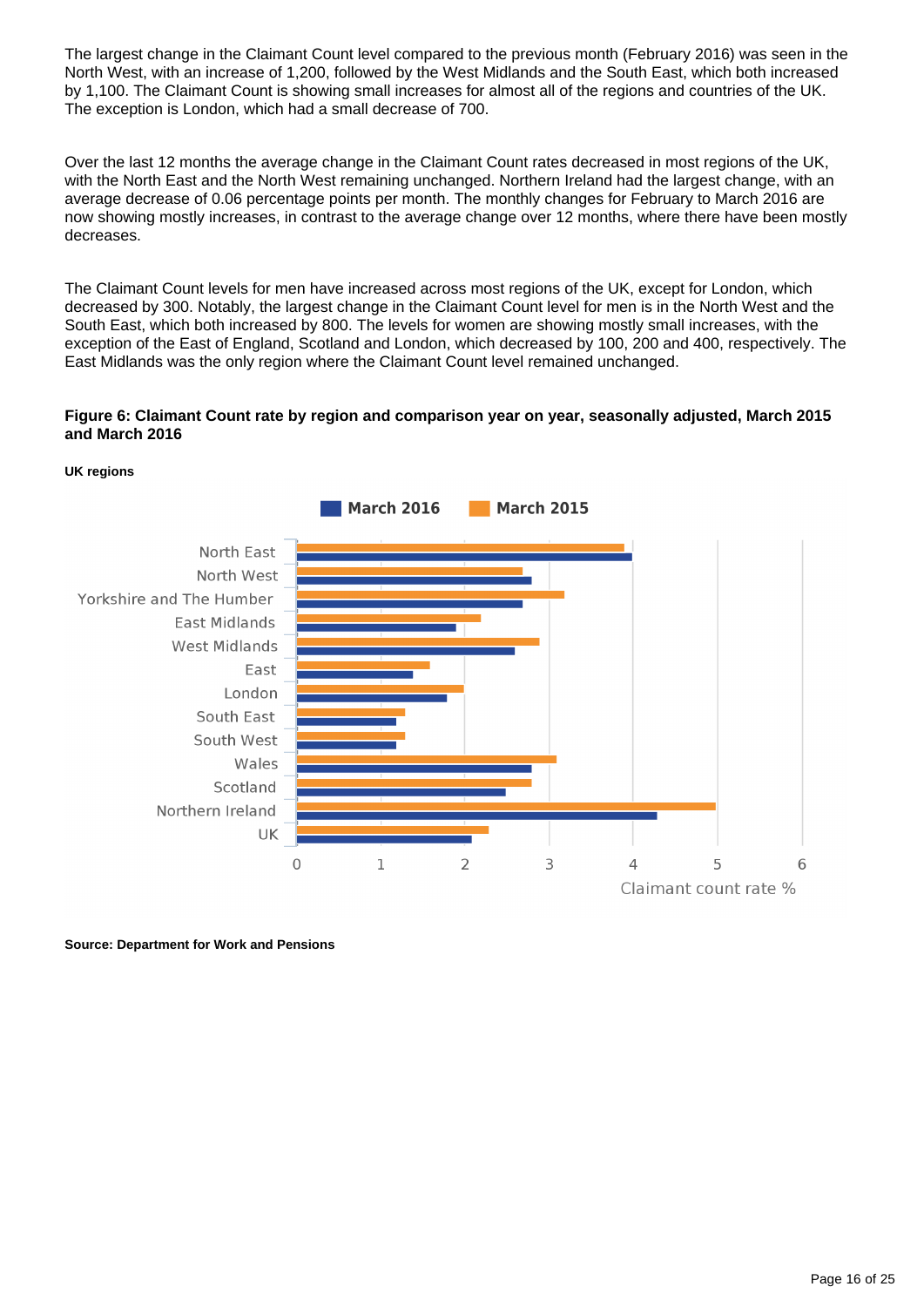#### **Figure 7: Comparison of Claimant Count rate, annual average change and monthly change, March 2016**

#### **UK regions**





**Source: Department for Work and Pensions**

### **Notes for Claimant Count**

1.The Claimant Count now includes people claiming Universal Credit. The background notes to this statistical bulletin have further details.

- 1. The Claimant Count includes people who claim Jobseeker's Allowance (JSA) but who do not receive payment. For example, some claimants will have had their benefits stopped for a limited period of time by Jobcentre Plus; this is known as "sanctioning". Some people claim JSA in order to receive National Insurance Credits.
- 2. An article explaining how [unemployment and the Claimant Count](http://webarchive.nationalarchives.gov.uk/20160105160709/http:/www.ons.gov.uk/ons/guide-method/method-quality/specific/labour-market/claimant-count/index.html) series are defined and measured and the difference between the 2 series is available, along with an article to help users [interpret labour market](http://www.ons.gov.uk/ons/rel/lms/labour-market-guidance/interpreting-labour-market-statistics/interpreting-lm-statistics.html)  [statistics](http://www.ons.gov.uk/ons/rel/lms/labour-market-guidance/interpreting-labour-market-statistics/interpreting-lm-statistics.html) and highlight some common misunderstandings.
- 3. Universal Credit has not yet been introduced in Northern Ireland and so the "Claimant Count" for Northern Ireland will only be the number of people claiming JSA.
- 4. Estimates of Claimant Count by region are available on a comparable basis back to April 1974. The figures from April 1974 to September 1996 are estimates of the number of people who would have claimed unemployment-related benefits if JSA had existed. The national records start in 1971, and some data back to 1881 (which do not have National Statistics status) are available from the "Historic Data" worksheet within Dataset [CLA01 – Claimant Count \(experimental statistics\)](http://www.ons.gov.uk/employmentandlabourmarket/peoplenotinwork/outofworkbenefits/datasets/claimantcountcla01) in the UK Labour Market bulletin.

### **Where to find data about Claimant Count**

Claimant Count estimates are available for each region at Datasets [HI01 to HI12 – Headline indicators for](http://www.ons.gov.uk/employmentandlabourmarket/peopleinwork/employmentandemployeetypes/bulletins/regionallabourmarket/april2016/relateddata)  [individual UK regions](http://www.ons.gov.uk/employmentandlabourmarket/peopleinwork/employmentandemployeetypes/bulletins/regionallabourmarket/april2016/relateddata) (Tab 7) and at Datasets [CC01 – Claimant Count by unitary and local authority](http://www.ons.gov.uk/employmentandlabourmarket/peoplenotinwork/unemployment/datasets/claimantcountbyunitaryandlocalauthorityexperimental) and [CC02 –](http://www.ons.gov.uk/employmentandlabourmarket/peoplenotinwork/unemployment/datasets/claimantcountbyparliamentaryconstituencyexperimental)  [Claimant Count by parliamentary constituency](http://www.ons.gov.uk/employmentandlabourmarket/peoplenotinwork/unemployment/datasets/claimantcountbyparliamentaryconstituencyexperimental) for further estimate breakdowns by geographies.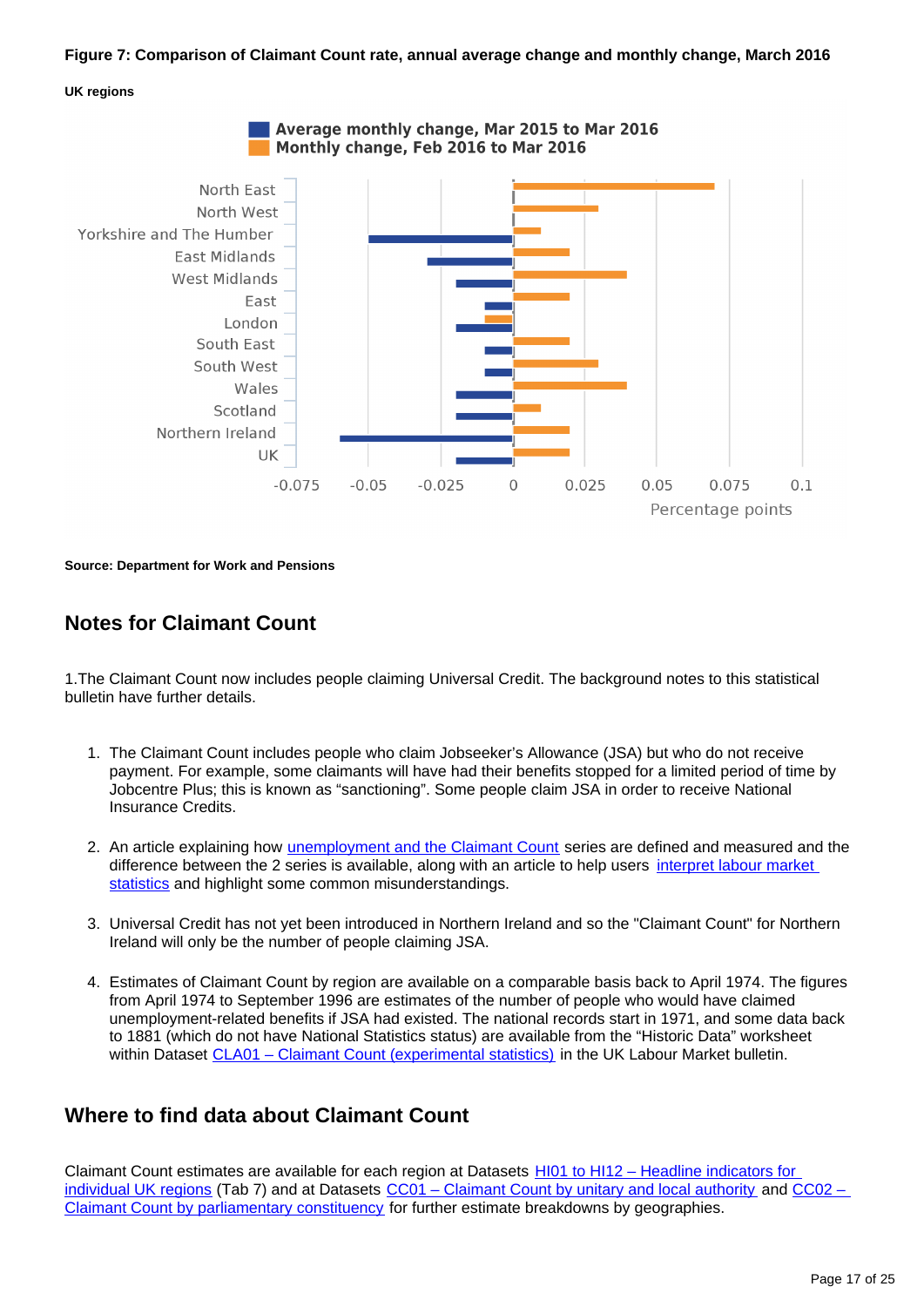Datasets showing estimates of Jobseeker's Allowance are still available at HI01 to HI12 - Headline indicators for [individual UK regions](http://www.ons.gov.uk/employmentandlabourmarket/peopleinwork/employmentandemployeetypes/bulletins/regionallabourmarket/april2016/relateddata) (Tabs 7(1), 8 and 8(2)), and in Datasets JSA01 – Jobseeker's Allowance for local and [unitary authorities in the UK](http://www.ons.gov.uk/employmentandlabourmarket/peoplenotinwork/unemployment/datasets/jobseekersallowanceforlocalandunitaryauthoritiesjsa01), [JSA02 – Jobseeker's Allowance for Westminster parliamentary constituencies in the](http://www.ons.gov.uk/employmentandlabourmarket/peoplenotinwork/unemployment/datasets/jobseekersallowanceforparliamentaryconstituenciesjsa02)  [UK,](http://www.ons.gov.uk/employmentandlabourmarket/peoplenotinwork/unemployment/datasets/jobseekersallowanceforparliamentaryconstituenciesjsa02) [JSA02.1 – Jobseeker's Allowance for Scottish parliamentary constituencies](http://www.ons.gov.uk/employmentandlabourmarket/peoplenotinwork/unemployment/datasets/jobseekersallowanceforscottishparliamentaryconstituenciesjsa021) and [JSA03 – Jobseeker's](http://www.ons.gov.uk/employmentandlabourmarket/peoplenotinwork/unemployment/datasets/jobseekersallowanceforlocalenterprisepartnershipsjsa03)  [Allowance for Local Enterprise Partnerships in England,](http://www.ons.gov.uk/employmentandlabourmarket/peoplenotinwork/unemployment/datasets/jobseekersallowanceforlocalenterprisepartnershipsjsa03) for further estimate breakdowns by sub-regional geographic areas. However these estimates are not designated as National Statistics. The back data for JSA, at a regional level, is available from [Nomis](http://www.nomisweb.co.uk/). Workplace-based denominators used for the Claimant Count are also available at Dataset [\(S03\) – Claimant Count denominators](http://www.ons.gov.uk/employmentandlabourmarket/peoplenotinwork/unemployment/datasets/workplacebaseddenominatorsusedfortheclaimantcountforregionallabourmarketstatisticss03).

## <span id="page-17-0"></span>**10. Economic inactivity**

Economically inactive people are not in employment but do not meet the internationally accepted definition of unemployment. This is because they have not been seeking work within the last 4 weeks and/or they are unable to start work within the next 2 weeks.

A [glossary](http://www.ons.gov.uk/employmentandlabourmarket/peopleinwork/employmentandemployeetypes/methodologies/glossaryoflabourmarketterms) is also available to explain the main labour market terms.

## **Regional economic inactivity**

The inactivity rate for people aged from 16 to 64 for the UK was 21.7%, for the period December 2015 to February 2016. This is a decrease of 0.1 percentage points from the previous period (September to November 2015). The UK region with the highest rate was Northern Ireland, at 26.3%, followed by the West Midlands, at 24.4%. The region with the lowest rate was the South East, at 18.9%, followed by the East of England, at 19.1%, and the South West, at 19.7%.

The regions with the largest increase in the inactivity rate on the previous period (September to November 2015), were the South West and Scotland, both with an increase of 0.5 percentage points, followed by the West Midlands, at 0.3 percentage points. Wales had the largest decrease in the rate, with a decrease of 1.2 percentage points, followed by Yorkshire and The Humber, at 0.8 percentage points.

Over the year, the region with the largest increase in the inactivity rate was the Yorkshire and The Humber, with an increase of 0.4 percentage points, followed by the South West, with an increase of 0.3 percentage points. The largest decreases in the rate were in Wales, at 1.5 percentage points, followed by the North West, at 0.9 percentage points.

Northern Ireland also had the highest inactivity rate, at 26.8%, in the same period in 2015, decreasing by 0.5 percentage points over the last year. The current rate is now 4.6 percentage points higher than the UK rate.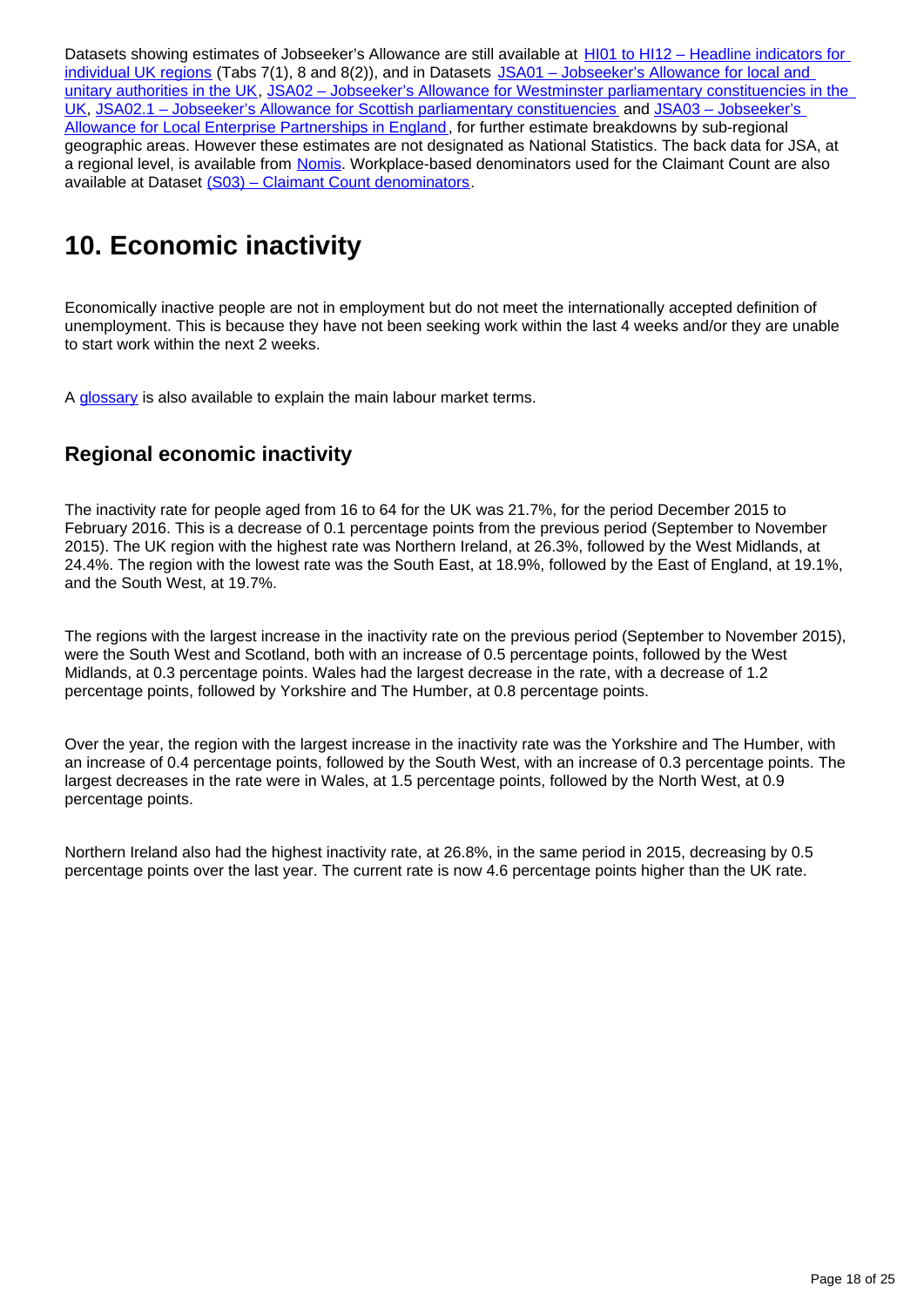#### **Figure 8: Economic inactivity by region and comparison year on year, seasonally adjusted, December 2014 to February 2015 and December 2015 to February 2016**





**Source: Office for National Statistics**

#### **Where to find data about economic inactivity**

Inactivity estimates are available for each region at Dataset [HI00 – Headline LFS indicators for all UK regions](http://www.ons.gov.uk/employmentandlabourmarket/peopleinwork/employmentandemployeetypes/datasets/headlinelabourforcesurveyindicatorsforallregionshi00) and [HI01 to HI12 – Headline indicators for individual UK regions](http://www.ons.gov.uk/employmentandlabourmarket/peopleinwork/employmentandemployeetypes/bulletins/regionallabourmarket/april2016/relateddata) (Tabs 10 and 11), and Datasets LI01 to LI05 – Local [indicators for sub-regional areas of Great Britain](http://www.ons.gov.uk/employmentandlabourmarket/peopleinwork/employmentandemployeetypes/bulletins/regionallabourmarket/april2016/relateddata), for further estimate breakdowns by age, reason or geographies.

These tables contain data produced from the LFS and APS. A note in the section "Understanding and working with labour market statistics" on the relationship between the LFS and APS entitled "What is the relationship between the APS and the LFS?" is included in this bulletin.

## <span id="page-18-0"></span>**11. Local labour market indicators**

Local labour market indicators cover employment, unemployment, economic inactivity, Jobseeker's Allowance (JSA) and jobs density, for sub-regional geographic areas such as local and unitary authorities, counties and regions in the UK for the most recent 12 month period available of the Annual Population Survey (APS). The job density of an area is the number of jobs per head, of resident population, aged 16 to 64.

### **Indicators from the Annual Population Survey**

For the period January to December 2015, the local authorities with the highest employment rate in Great Britain were Rushmoor, at 89.2%, the Shetland Islands, at 87.3%, Watford, at 87.1%, and the Orkney Islands, at 86.8%. Liverpool is the local authority with the lowest rate, at 60.4%, followed by Torridge at 61.1% and Birmingham, at 61.5%. For the same period last year, the highest rates were in the Orkney Islands, at 89.3%, and East Northamptonshire, at 86.4%.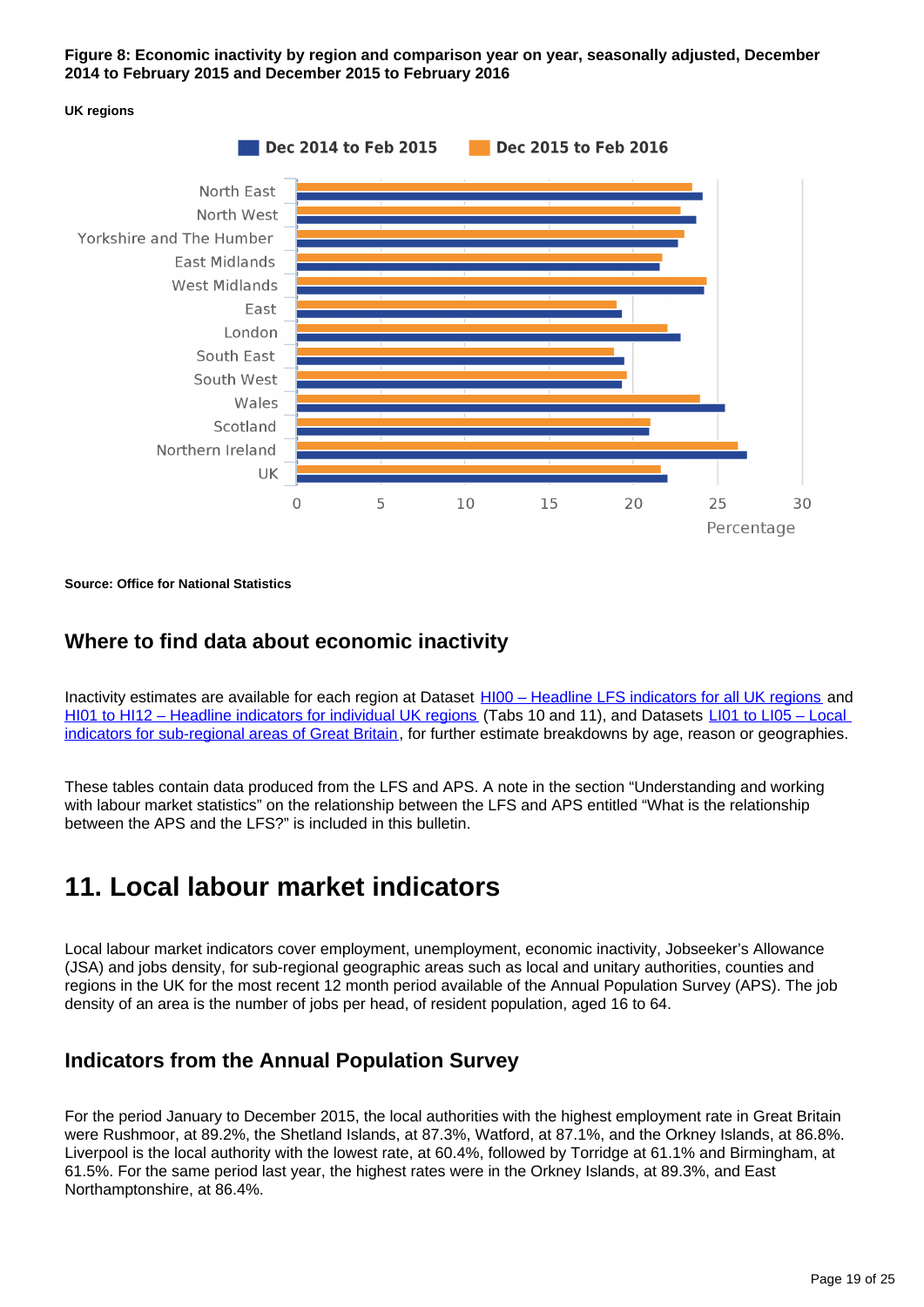For the period January to December 2015, the local authority with the highest unemployment rate in Great Britain was Middlesbrough, at 11.1%, followed by Wolverhampton, at 9.9%, and Barking and Dagenham, at 9.8%. The local authorities with the lowest rate were Stratford-on-Avon, at 1.9%, followed by Eden in Cumbria, at 2.0%, and Derbyshire Dales and Harrogate, both at 2.1%. These were followed by 3 local authorities, all at 2.2%, 1 local authority, at 2.3%, and a further 45 local authorities, all under 3.0%. For the same period last year, there were only 16 local authorities with a rate of less than 3.0%.

### **Indicators using Claimant Count data (experimental statistics)**

In March 2016, excluding the Isles of Scilly, the UK local authority with the lowest proportion of the population, aged from 16 to 64 years, claiming JSA or out-of-work Universal Credit was Hart in Hampshire, at 0.4%, followed by 13 local authorities, all at 0.5%, and 23 other local authorities, all at 0.6%. There were a further 62 local authorities with a proportion of less than 1.0%.

The proportion was highest in Derry City and Strabane, at 6.2%, followed by Hartlepool, at 4.9%, and Middlesbrough, at 4.8%. The next highest rates were in South Tyneside, at 4.7%, and Belfast, at 4.4%. There were a further 33 local authorities with a proportion of 3.0% or more in the UK.

The local authority map in Figure 9 reflects the Claimant Count for the total amount of people claiming JSA and Universal Credit only. Due to technical issues it is not currently possible to show the latest Northern Ireland districts on this map. In the meantime we will continue to show the Northern Ireland districts as they were prior to the April 2015 reorganisation. We are also unable to produce the interactive version of this map, due to compatibility issues. We aim to develop an improved version of this map in the near future.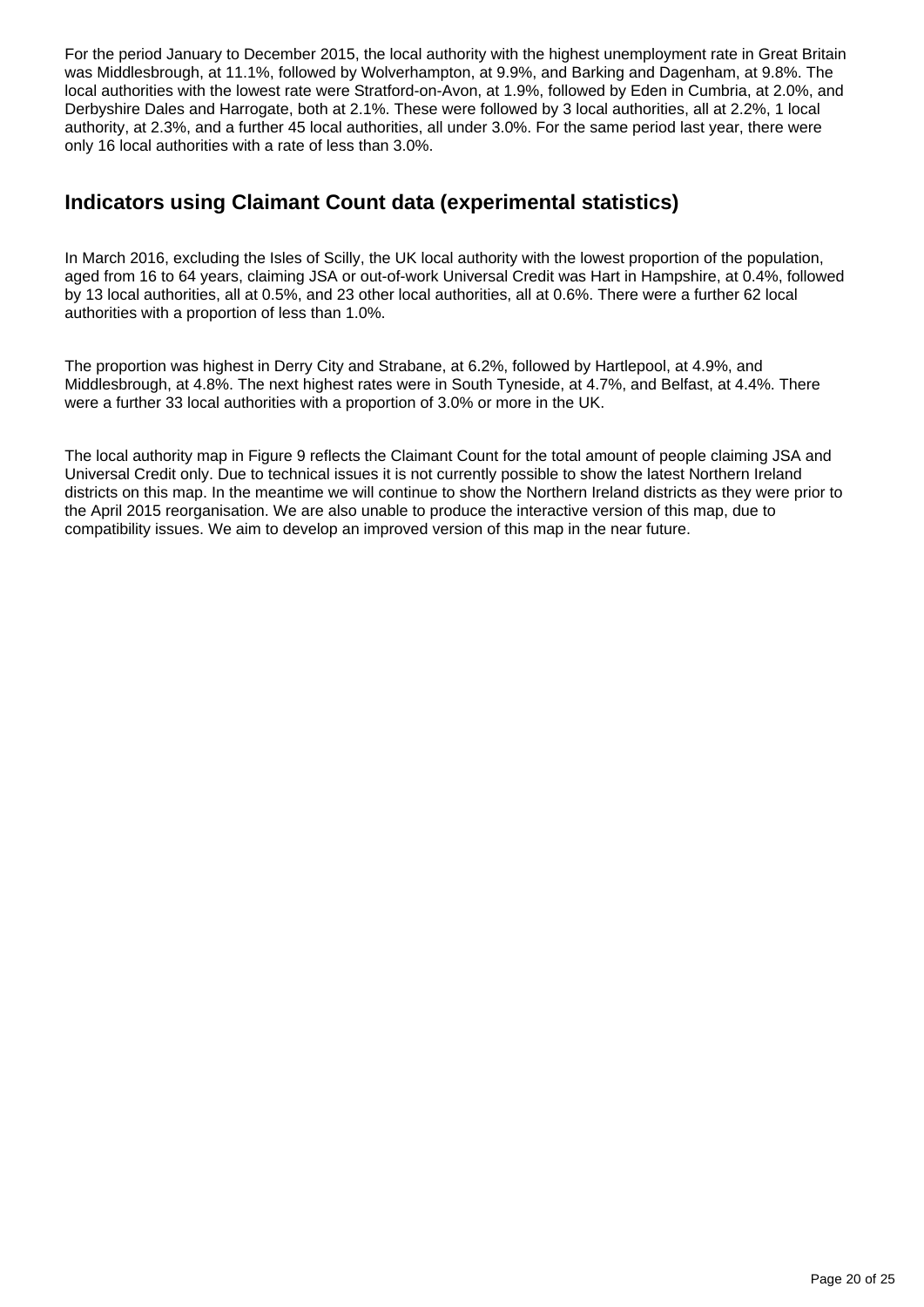#### **Figure 9: Claimant Count map, March 2016**

**Claimant Count proportion of people aged 16 to 64 in local authorities in the UK**



#### **Job densities**

The job density of an area is the number of jobs per head, of resident population, aged 16 to 64. In 2014, the highest jobs density in Great Britain was the City of London, at 84.36, and the lowest was East Renfrewshire, at 0.42. Westminster (4.32), Camden (2.26), both in London, were the next highest jobs densities. The highest jobs density outside London was the Isles of Scilly at 2.15. After East Renfrewshire, the lowest jobs densities were Lewisham, at 0.43, followed by East Dunbartonshire and Waltham Forest, both at 0.46, and Redbridge and Barking and Dagenham, both at 0.47.

### **Where to find data about local labour market indicators**

APS estimates are available at Datasets [LI01 to LI05 – Local indicators for sub-regional areas of Great Britain](http://www.ons.gov.uk/employmentandlabourmarket/peopleinwork/employmentandemployeetypes/bulletins/regionallabourmarket/april2016/relateddata) and Claimant Count estimates are available at Datasets [CC01 – Claimant Count by unitary and local authority](http://www.ons.gov.uk/employmentandlabourmarket/peoplenotinwork/unemployment/datasets/claimantcountbyunitaryandlocalauthorityexperimental) and [CC02 – Claimant Count by parliamentary constituency](http://www.ons.gov.uk/employmentandlabourmarket/peoplenotinwork/unemployment/datasets/claimantcountbyparliamentaryconstituencyexperimental) in this statistical bulletin.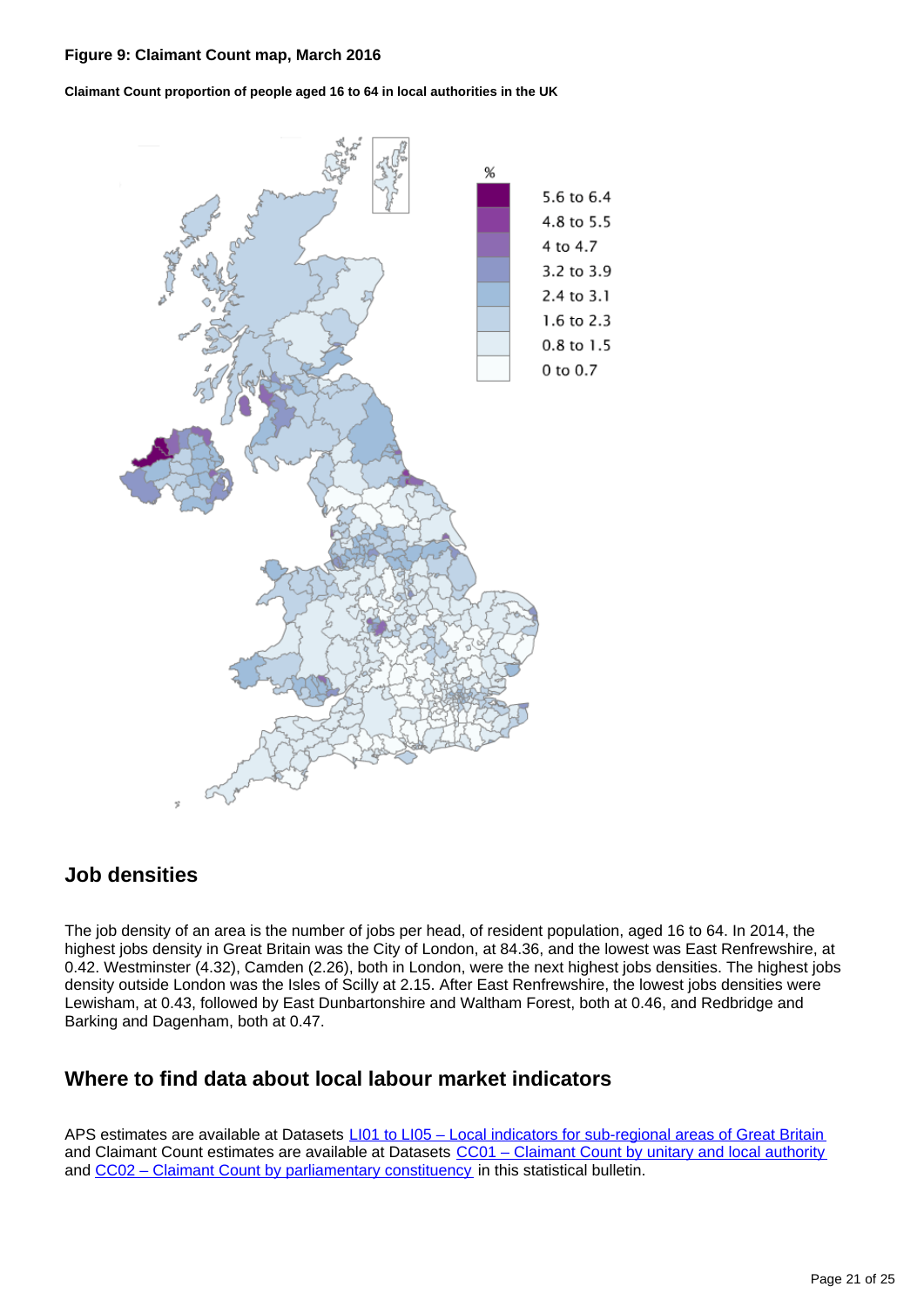These tables contain data produced from the APS. A note in the section "Understanding and working with labour market statistics" on the relationship between the LFS and APS entitled "What is the relationship between the APS and the LFS?" is included in this bulletin.

## <span id="page-21-0"></span>**12. Where to find more information about labour market statistics**

### **Other datasets within the regional labour market release:**

[Guide to tables in regional labour market statistical bulletin](http://www.ons.gov.uk/employmentandlabourmarket/peopleinwork/employmentandemployeetypes/datasets/guidetotablesinregionallabourmarketstatisticalbulletin)

[Summary of headline indicators \(S01\)](http://www.ons.gov.uk/employmentandlabourmarket/peopleinwork/employmentandemployeetypes/datasets/nationallabourmarketsummarybyregions01)

[Sampling variability and revisions summary \(S02\)](http://www.ons.gov.uk/employmentandlabourmarket/peopleinwork/employmentandemployeetypes/datasets/samplingvariabilityandrevisionssummaryforregionallabourmarketstatisticss02)

[Model based estimates of unemployment \(M01\)](http://www.ons.gov.uk/employmentandlabourmarket/peoplenotinwork/unemployment/datasets/modelledunemploymentforlocalandunitaryauthoritiesm01)

[Estimates of employment by age \(experimental statistics\) \(X01\)](http://www.ons.gov.uk/employmentandlabourmarket/peopleinwork/employmentandemployeetypes/datasets/regionalemploymentbyagex01)

[Estimates of unemployment by age \(experimental statistics\) \(X02\)](http://www.ons.gov.uk/employmentandlabourmarket/peoplenotinwork/unemployment/datasets/regionalunemploymentbyagex02)

[Estimates of inactivity by age \(experimental statistics\) \(X03\)](http://www.ons.gov.uk/employmentandlabourmarket/peoplenotinwork/unemployment/datasets/regionalinactivitybyagex03)

[Regional public and private sector employment \(RPUB1\)](http://www.ons.gov.uk/employmentandlabourmarket/peopleinwork/employmentandemployeetypes/datasets/regionalpublicandprivateemployment)

#### **Other regularly published labour market releases:**

- [UK labour market statistics](http://www.ons.gov.uk/employmentandlabourmarket/peopleinwork/employmentandemployeetypes/bulletins/uklabourmarket/previousReleases)
- [Public sector employment](http://www.ons.gov.uk/employmentandlabourmarket/peopleinwork/publicsectorpersonnel/bulletins/publicsectoremployment/previousReleases)
- [Young people not in education, employment or training \(NEET\)](http://www.ons.gov.uk/employmentandlabourmarket/peoplenotinwork/unemployment/bulletins/youngpeoplenotineducationemploymentortrainingneet/previousReleases)
- [Labour productivity](http://www.ons.gov.uk/employmentandlabourmarket/peopleinwork/labourproductivity/bulletins/labourproductivity/previousReleases)
- [Annual survey of hours and earnings \(ASHE\)](http://www.ons.gov.uk/employmentandlabourmarket/peopleinwork/earningsandworkinghours/bulletins/annualsurveyofhoursandearnings/previousReleases)
- [Business register and employment survey \(BRES\)](http://www.ons.gov.uk/employmentandlabourmarket/peopleinwork/employmentandemployeetypes/bulletins/businessregisterandemploymentsurveybresprovisionalresults/previousReleases)
- r[egional and local area statistics are also available at NOMIS®](http://www.nomisweb.co.uk/)

We have also produced:

- [ad hoc data and analysis](http://www.ons.gov.uk/ons/about-ons/business-transparency/freedom-of-information/what-can-i-request/published-ad-hoc-data/labour/index.html)
- [methodological articles](http://www.ons.gov.uk/ons/guide-method/method-quality/specific/labour-market/articles-and-reports/index.html)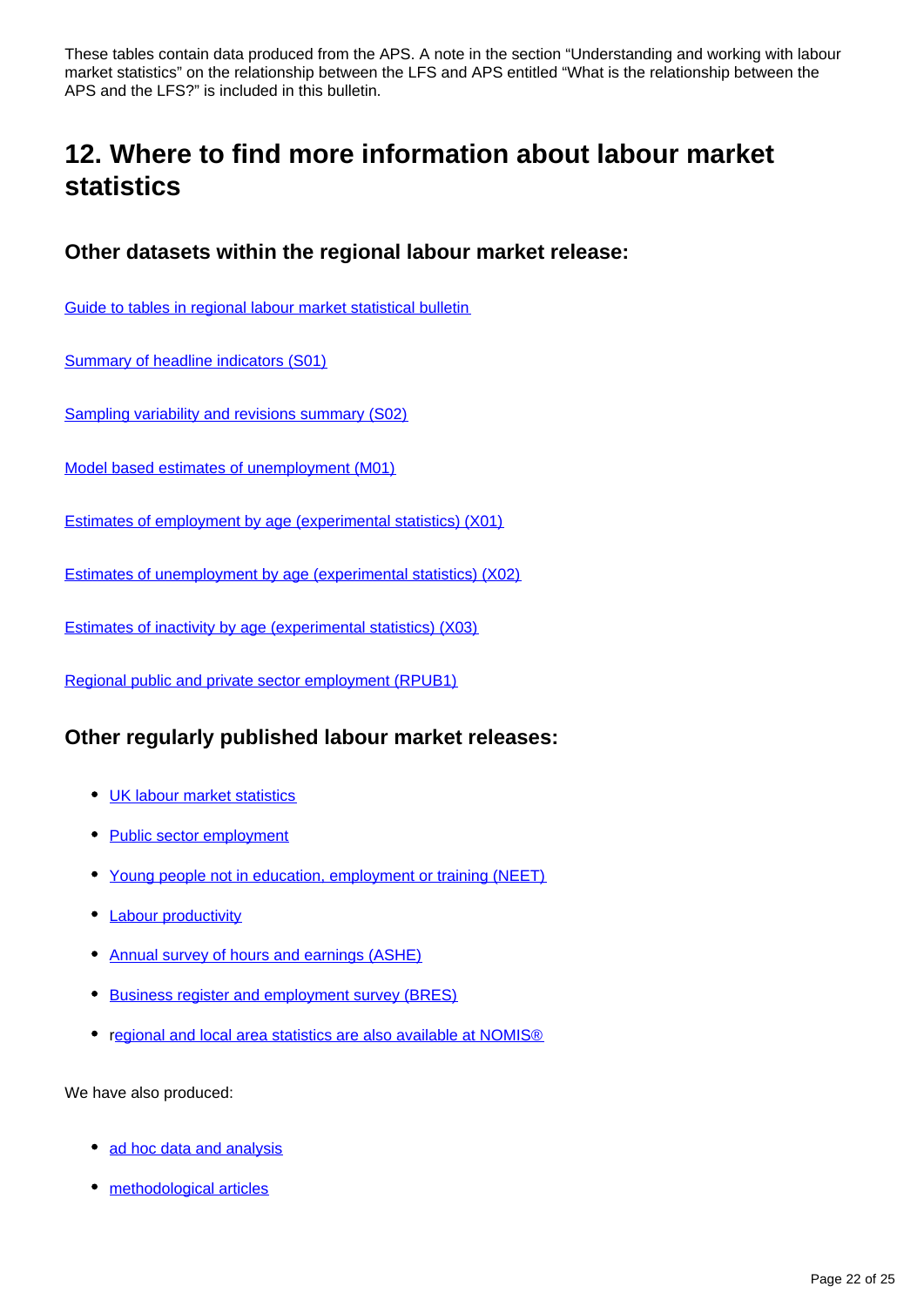#### **Historic articles published in Economic and Labour Market Review and Labour Market Trends**

Articles about labour market statistics were published in Labour Market Trends (up until 2006) and in Economic and Labour Market Review (from 2007 to 2011). Editions of [Labour Market Trends](http://www.ons.gov.uk/ons/rel/lms/labour-market-trends--discontinued-/index.html) are available from July 2001 until January 2006 when the publication was discontinued. Editions of [Economic and Labour Market Review](http://www.ons.gov.uk/ons/rel/elmr/economic-and-labour-market-review/index.html) are available from the first edition, published in February 2007, up until the last edition published in May 2011.

### **Quality information**

One indication of the reliability of the main indicators in this bulletin can be obtained by monitoring the size of revisions. These summary measures are available in Dataset [S02 regional labour market sampling variability](http://www.ons.gov.uk/employmentandlabourmarket/peopleinwork/employmentandemployeetypes/datasets/samplingvariabilityandrevisionssummaryforregionallabourmarketstatisticss02) spreadsheet and show the size of revisions over the last 5 years.

The revised data may be subject to sampling or other sources of error. Our standard presentation is to show 5 years worth of revisions (that is, 60 observations for a monthly series, 20 for a quarterly series). Further information on the quality of and methods for workforce jobs estimates can be found in the [summary quality report](http://www.ons.gov.uk/employmentandlabourmarket/peopleinwork/employmentandemployeetypes/qmis/workforcejobsqmi) .

## **Other quality information**

[Quality and methodology information papers](http://www.ons.gov.uk/employmentandlabourmarket/peopleinwork/employmentandemployeetypes/qmis/labourmarketqmi) for labour market statistics are available. Further information about the Labour Force Survey (LFS) is available from:

- the LFS user quide
- [LFS performance and quality monitoring reports](http://www.ons.gov.uk/ons/guide-method/method-quality/specific/labour-market/labour-force-survey-quality-measures/index.html)

## <span id="page-22-0"></span>**13. Background notes**

#### 1. **Changes in this month's bulletin**

There are no changes to this month's bulletin.

#### 2. **Next month's bulletin**

There will be revisions to estimates derived from the Labour Force Survey (including estimates of employment, unemployment and economic inactivity) back to June to August 2012, resulting from taking on board the latest population estimates and a review of the seasonal adjustment process.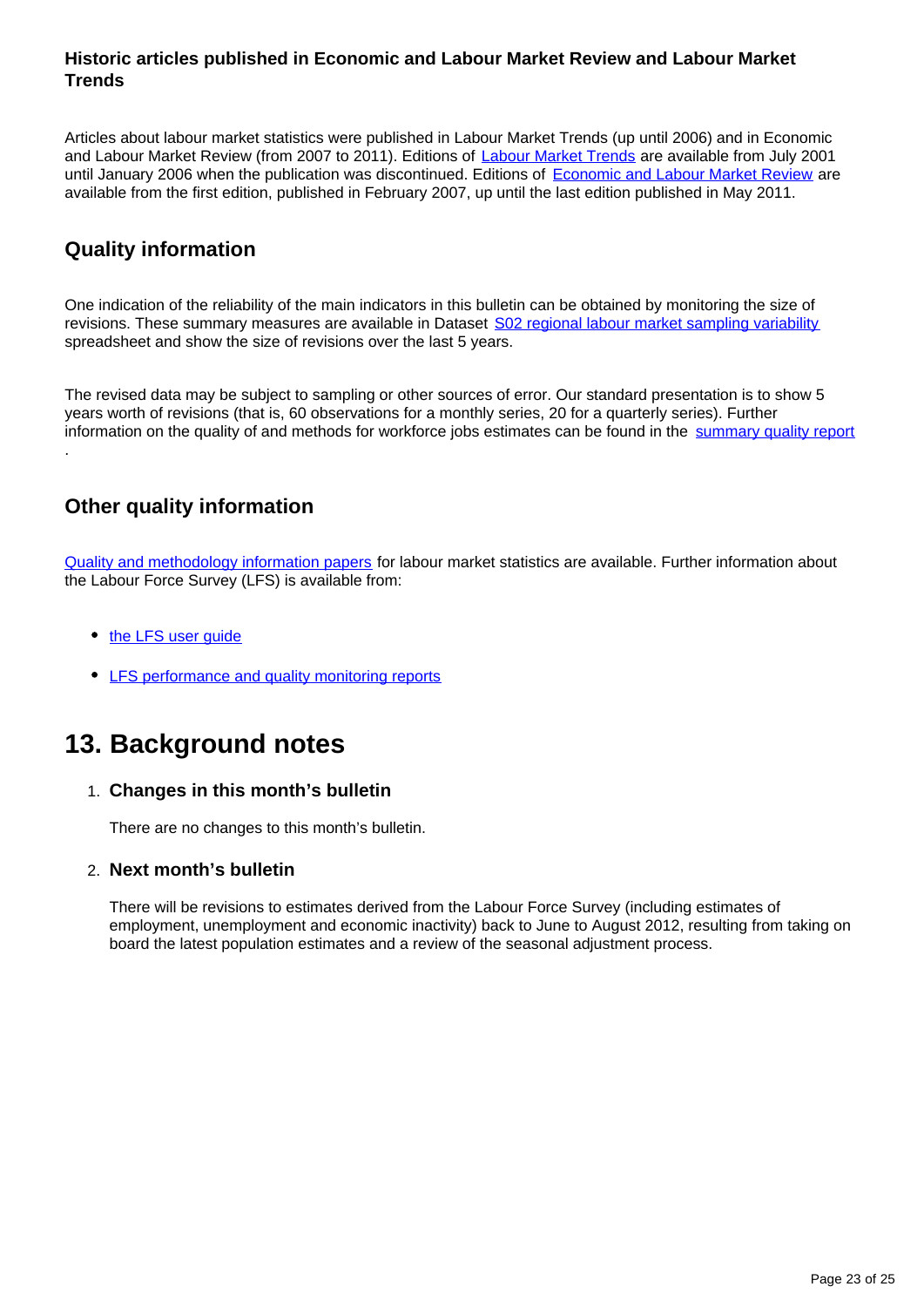#### 3. **Incorporation of estimates of Universal Credit into the Claimant Count**

Since the June 2015 release, the headline measure of the Claimant Count has been changed to include some claimants of Universal Credit (UC) as well as JSA claimants, resulting in upward revisions to the Claimant Count. Previously the headline measure did not include UC claimants.

The Claimant Count measures the number of people claiming benefits principally for the reason of being unemployed. Between October 1996 and April 2013, the only unemployment-related benefit in the UK was Jobseeker's Allowance (JSA) and the Claimant Count was therefore a count of the number of people claiming JSA.

The introduction of Universal Credit started on 29 April 2013 with the introduction of this new benefit in one Jobcentre Plus office. This has been extended to further Jobcentre Plus offices across Great Britain. GOV. UK has a [list of Jobcentres where Universal Credit is available](https://www.gov.uk/jobcentres-where-you-can-claim-universal-credit).

Universal Credit is replacing a number of means-tested benefits including the means-tested element of JSA. It will not replace contributory-based JSA.

Following a consultation in 2012, it was decided that, with the introduction of Universal Credit, the Claimant Count would include:

- people claiming contribution-based JSA (which is not affected by the introduction of Universal Credit)
- people claiming income-based JSA during the transition period while this benefit is being gradually phased out
- people claiming Universal Credit who are not working and who are subject to a full set of labour market jobseeker requirements, that is, required to be actively seeking work and available to start work

The experimental estimates of Universal Credit are still being developed by the Department for Work and Pensions and they currently include all out of work Universal Credit claimants including those who are not required to look for work (who should ideally be excluded from the Claimant Count).

The number of Jobcentre Plus offices introducing Universal Credit has increased substantially over the last few months. Consequently we have concluded that the experimental measure of the Claimant Count has now become the best estimate of the number of people claiming benefits principally for the reason of being unemployed. We are therefore no longer publishing 2 measures of the Claimant Count. Instead we are publishing a single measure of the Claimant Count that includes the experimental estimates of Universal Credit claimants. These experimental Claimant Count estimates are available at Datasets HI01 to HI12 -[Headline indicators for individual UK regions](http://www.ons.gov.uk/employmentandlabourmarket/peopleinwork/employmentandemployeetypes/bulletins/regionallabourmarket/april2016/relateddata) (Tab 7).

It is not currently possible to produce estimates of inflows and outflows for the new measure of the Claimant Count, however, estimates of JSA inflows and outflows continue to be available at Datasets [HI01](http://www.ons.gov.uk/employmentandlabourmarket/peopleinwork/employmentandemployeetypes/bulletins/regionallabourmarket/april2016/relateddata)  [to HI12 – Headline indicators for individual UK regions](http://www.ons.gov.uk/employmentandlabourmarket/peopleinwork/employmentandemployeetypes/bulletins/regionallabourmarket/april2016/relateddata) (Tab 7(1)).

Similarly, it is not currently possible to produce a regional age or duration breakdown for the new measure of the Claimant Count. Estimates of JSA by age and duration continue to be available and are now published at Datasets [HI01 to HI12 – Headline indicators for individual UK regions](http://www.ons.gov.uk/employmentandlabourmarket/peopleinwork/employmentandemployeetypes/bulletins/regionallabourmarket/april2016/relateddata) (Tabs 8 and 8(2)).

A breakdown for local geographies for the new measure of the Claimant Count is now available at Datasets [CC01 – Claimant Count by unitary and local authority](http://www.ons.gov.uk/employmentandlabourmarket/peoplenotinwork/unemployment/datasets/claimantcountbyunitaryandlocalauthorityexperimental) and [CC02 – Claimant Count by parliamentary](http://www.ons.gov.uk/employmentandlabourmarket/peoplenotinwork/unemployment/datasets/claimantcountbyparliamentaryconstituencyexperimental)  [constituency.](http://www.ons.gov.uk/employmentandlabourmarket/peoplenotinwork/unemployment/datasets/claimantcountbyparliamentaryconstituencyexperimental) However, estimates of JSA continue to be available and are published at Datasets LI01 to [LI05 – Local indicators for sub-regional areas of Great Britain](http://www.ons.gov.uk/employmentandlabourmarket/peopleinwork/employmentandemployeetypes/bulletins/regionallabourmarket/april2016/relateddata) and Datasets [JSA01 to JSA03 – Jobseeker's](http://www.ons.gov.uk/employmentandlabourmarket/peopleinwork/employmentandemployeetypes/bulletins/regionallabourmarket/april2016/relateddata)  [Allowance for sub-regional areas of the UK](http://www.ons.gov.uk/employmentandlabourmarket/peopleinwork/employmentandemployeetypes/bulletins/regionallabourmarket/april2016/relateddata).

The JSA estimates published at Datasets [JSA01 to JSA03 – Jobseeker's Allowance for sub-regional areas](http://www.ons.gov.uk/employmentandlabourmarket/peopleinwork/employmentandemployeetypes/bulletins/regionallabourmarket/april2016/relateddata)  [of the UK](http://www.ons.gov.uk/employmentandlabourmarket/peopleinwork/employmentandemployeetypes/bulletins/regionallabourmarket/april2016/relateddata) are no longer designated as National Statistics because they are no longer the best estimate of the number of people claiming unemployment-related benefits, as explained in correspondence between the National Statistician and the UK Statistics Authority: